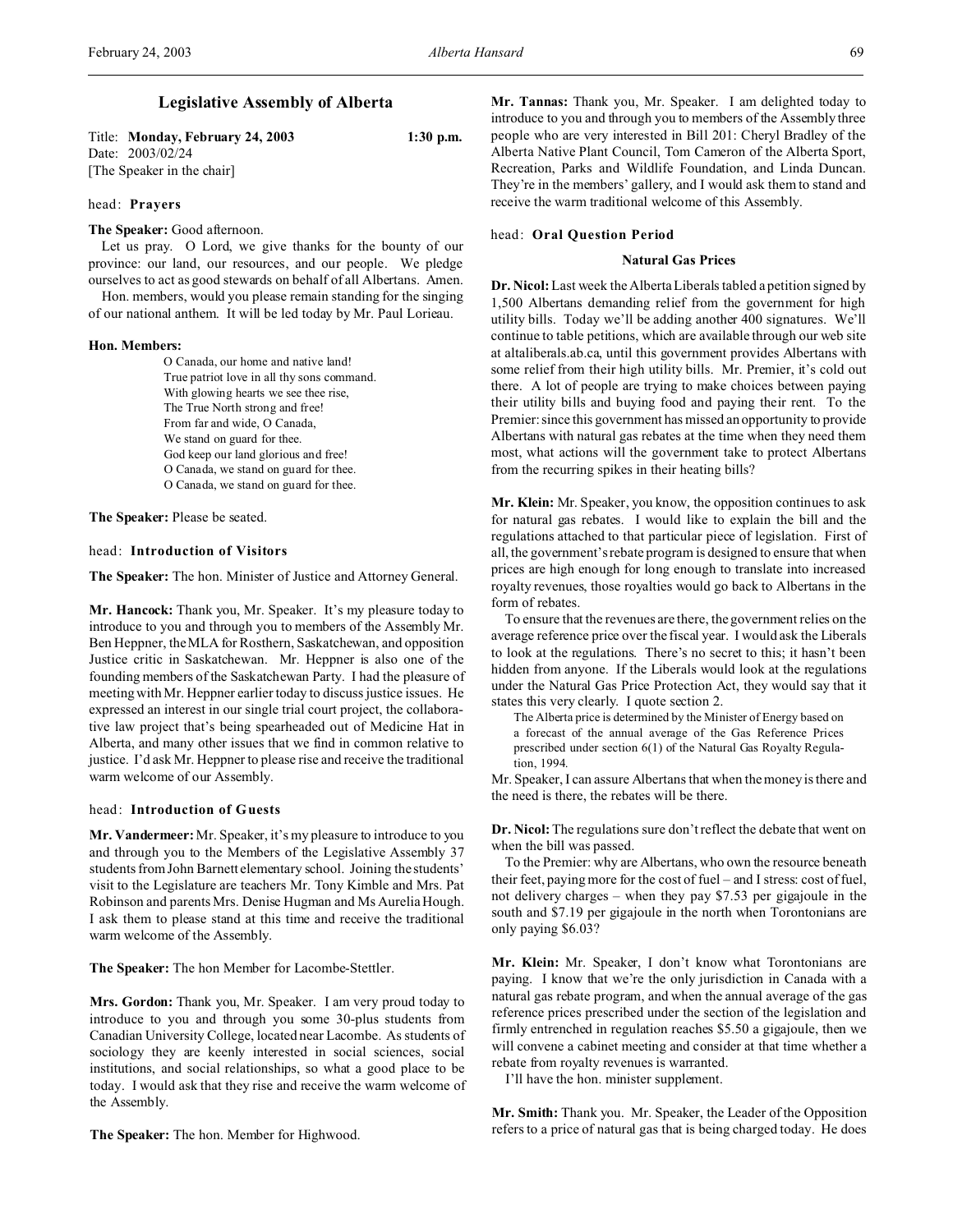not go through a 12-month average. In fact, if he would go through a 12-month average, he would find that Toronto prices are in the neighbourhood of 30 to 35 percent higher than those prices charged in Alberta today.

**Dr. Nicol:** To the Premier: given that your budget contains no line item indicating a contingency plan for natural gas price spikes, does that mean that you never intended to provide Albertans with relief from high utility bills?

# *1:40*

**Mr. Klein:** Mr. Speaker, there is no line item, but you will find out later today, when legislation is introduced, that the provincial government will be establishing a stability fund, and perhaps that fund – and I don't know for sure – can be used to provide rebates if and when they are needed. But I'm advised by the Minister of Energy that it probably will be a long time, unless there is a dramatic increase in natural gas prices, before we will reach the average of \$5.50 a gigajoule.

## **Utility Costs for Schools**

**Dr. Nicol:** To the Premier. Given that many school boards are already facing a deficit and unpredictably high utility bills and these high utility bills are making the situation worse, what action will this government take to ensure that spikes in the price of natural gas do not negatively affect the programs and services offered by these schools?

**Mr. Klein:** Again, I will stress that we are the only province, the only jurisdiction in this country with a legislated program to provide rebates. Mr. Speaker, again, when the average annual price reaches \$5.50 a gigajoule, then in accordance with the regulations the minister would ask cabinet to implement a rebate program under the royalties that we receive and that would be returned to Albertans.

**Dr. Nicol:** Mr. Speaker, we're the only province that doesn't build risk management into our pricing structure, so that sets us apart as well.

To the Minister of Infrastructure: given that regular maintenance of furnaces in schools helps to keep heating bills down and given that children in an Edmonton area school were sent home last week because there was no heat in their school, why has this government deferred furnace maintenance in some schools, creating a situation that prevents schools from reducing their utility bills?

**Mr. Lund:** Mr. Speaker, each year we provide the school boards with a sum of money, about \$40 million, that goes to a program called BQRP, building quality restoration program. That program is administered by the school boards. To make sure that the plants are operating, can operate, and will operate, the money from the BQRP is there for them to use as they see fit in their schools.

**Dr. Nicol:** And they reduced the amount, Mr. Speaker.

To the Premier. In 2001 you provided schools with funding to offset higher than anticipated heating costs. What action does the government plan to take this year to help schools pay high fuel bills?

**Mr. Klein:** I would remind the hon. leader of the Liberal opposition that in 2001 gas prices reached an all-time high. Extraordinarily high. If I recall correctly, we were nearing or perhaps even over the \$10 a gigajoule mark. We aren't anywhere near that, Mr. Speaker.

**The Speaker:** Third Official Opposition main question. The hon. Member for Edmonton-Gold Bar.

### **Enron**

**Mr. MacDonald:** Thank you, Mr. Speaker. The generosity of this government knows no limits during an election year, but two years later this government is very mean – very, very mean – with the citizens' own natural resources. My first question is to the Premier. What was the grant of three-quarters of a million dollars for given to Enron during the election year? What was that three-quarters of a million dollars to Enron for?

**Mr. Klein:** Mr. Speaker, I have no idea what the hon. member is talking about. I know that I certainly didn't sign a cheque to Enron, and I don't think anyone else did in executive committee or in the government, but perhaps some hon. member can shed some light on the question. I don't know.

**The Speaker:** The hon. member.

**Mr. MacDonald:** Thank you, Mr. Speaker. Given that the documents from the last Public Accounts that have been tabled in this Assembly indicate that Enron Direct Limited Partnership received three-quarters of a million dollars in a grant from this government, why was the three-quarters of a million dollars given to Enron then in the form of a rebate, I assume, and now, two years later, you have no money from the natural resources of this province for the citizens that need it the most? Heat in this province is not a luxury.

**Mr. Klein:** Mr. Speaker, again, I have no idea what the hon. member is talking about. If he would be courteous enough to send the information over or to discuss the situation with the hon. Minister of Energy or perhaps the Minister of Finance or the Minister of Revenue, maybe we can get to the bottom of this. But I can tell you that he used the word "grant." We did not give a grant to Enron or any other company, for that particular matter. To do so would be a violation of the Financial Administration Act, and we're not about to violate our own acts of this Legislature.

**Mr. MacDonald:** Again, Mr. Speaker, to the Premier: did this government audit the grant payment of three-quarters of a million dollars that was given to Enron to make sure that it was accurate and that the taxpayers were not throwing money up in smoke, so to speak?

**Mr. Klein:** Mr. Speaker, I'm advised, sort of indirectly, that the hon. member is the chair of Public Accounts. You know, he should know, but I have no idea. Is there anyone here who can shed any light on this particular situation? I have no idea what he's talking about.

**The Speaker:** The hon. Member for Edmonton-Highlands.

# **Electricity Costs**

**Mr. Mason:** Thank you very much, Mr. Speaker. The Minister of Energy has been telling anyone who will listen that the reason Albertans have to pay the highest power bills in the country is to avoid the large debt load of power companies in regulated jurisdictions. The minister is also claiming, incorrectly as it turns out, that this debt is taxpayer supported. However, what the minister is not saying is that Alberta power companies owe a total of over \$10 billion and that Albertans' power bills reflect this fact. My question is to the Minister of Energy. Why is the Minister of Energy suggesting in a February 19 release that Alberta power companies have zero debt or, alternatively, that this debt has no impact on the bills that Albertans have to pay every month?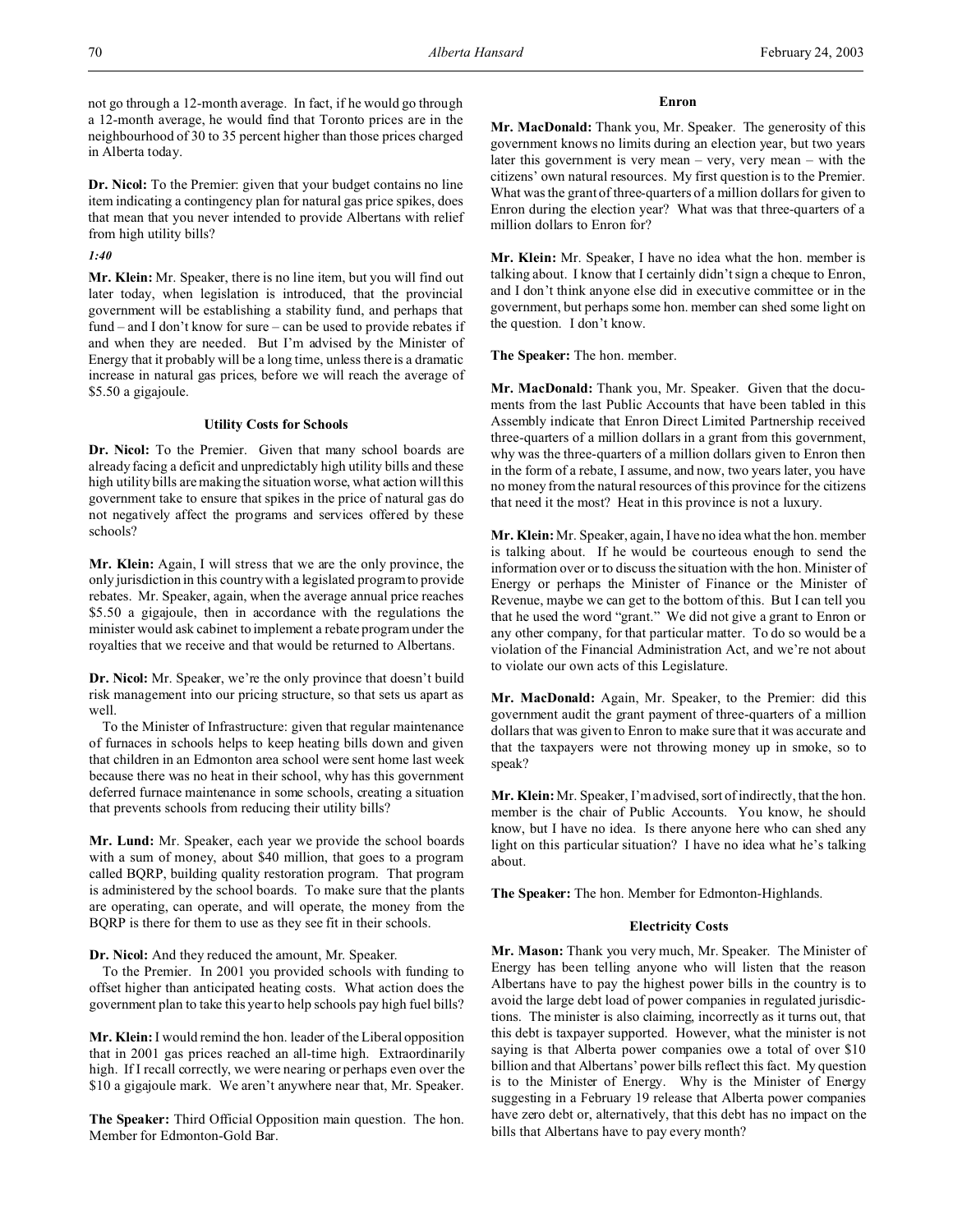**Mr. Smith:** Mr. Speaker, there is no debt guaranteed by this government by any power company in this province.

**Mr. Mason:** Mr. Speaker, why does the minister continue to claim that the debt in other provinces is the responsibility of taxpayers when he knows full well that it is electricity ratepayers that support this debt, the same as here in Alberta?

**Mr. Smith:** Mr. Speaker, this voodoo NDP accounting clearly indicates – the primary shareholder of a Crown corporation is, in fact, the Crown. Therefore, the governments of those particular jurisdictions where there are Crown hydro companies have a responsibility to honour the debt. In fact, if the member would pursue it further and deeper, he'd find out that when these companies, because of their attachment to the provincial governments, owe hundreds of billions of dollars of taxpayer-guaranteed debt across this country, their bond rating issues are higher.

Mr. Speaker, it's very clear in Alberta that there is a line between what is published in terms of debt by the companies that they're responsible for. This government does not support the tremendous amount of debt for artificially lower electricity prices across Canada that these other jurisdictions have.

**Mr. Mason:** Very interesting, Mr. Speaker.

So why does the minister, then, continue to tell this Assembly when he knows or should know that billions of dollars of Alberta power company debt was guaranteed to be repaid by power customers when the cabinet approved the power purchase arrangements regulation back in July of 2000?

**Mr. Smith:** Mr. Speaker, I continue to put forth what is the truth of the structure of the electrical industry in Alberta.

**The Speaker:** The hon. Member for Grande Prairie-Smoky, followed by the hon. Member for Edmonton-Mill Woods.

## *1:50* **Access to Crown Land**

**Mr. Knight:** Thank you, Mr. Speaker. There has been much media attention given to a dispute involving contractors, the energy industry, and First Nations in northern Alberta. As a northern MLA I am concerned and so are a lot of my constituents about media reports over the past few weeks of extortion, of bribery, and of roadblocks on Alberta's Crown land. My question is to the Minister of Aboriginal Affairs and Northern Development. Minister, could you tell us exactly what the situation is?

**The Speaker:** The hon. minister.

**Ms Calahasen:** Thank you, Mr. Speaker. First of all, the Premier asked five ministers to come together in order to address this concern, and they are the Minister of Sustainable Resource Development, the Minister of Energy, the Minister of Aboriginal Affairs and Northern Development, the Minister of Justice, and of course the Solicitor General.

Since that time, Mr. Speaker, we've worked on a premise of consultation versus confrontation, and we've put together a plan. Our number one plan was to ensure that we clarified the position relative to payment of access fees, and we've also clarified the position of the involvement of aboriginal people in the economy. Thirdly, we've also looked at meetings to address this issue with First Nations, with chiefs that are impacted, as well as with the energy companies that are also part of the solution. We've also had

my deputy contact a subcontractor group to offer to meet with them to address the situation. As a matter of fact, as of today there is going to be a meeting this week. We've also looked at continuing to ensure that we'll work with the stakeholders and continue to have meetings.

Mr. Speaker, the Solicitor General's department has also met with the RCMP, and we are making sure that they understand the government's position. We have also looked at different ways to be able to address this concern that has been asked, which is to make sure that companies with leases and permits have a valid right to work on Crown land without interference. Let me add here that industry should not be paying access fees on Crown lands – that's very important – and, most of all, that any allegations of criminal activity should be reported to the RCMP. That's the proper process to utilize.

**The Speaker:** The hon. member.

**Mr. Knight:** Thank you, Mr. Speaker. I'll direct my first supplemental question to the Solicitor General. If there are claims of bribery and extortion, why are the RCMP not doing anything?

**The Speaker:** The hon. minister.

**Mrs. Forsyth:** Thank you, Mr. Speaker. The hon. member has brought up a good point, and if anyone is aware of a crime that has been committed, they should contact the RCMP. The RCMP will fully investigate complaints of extortion or threats, as they would any other complaint about any criminal activity. I want to let the hon. member know that we checked this morning and there have been no formal complaints filed. The RCMP have put in place a policy to deal with issues such as blockades to the areas in question, and if a member of the public makes a complaint about a blockade not allowing access, the RCMP will investigate.

**The Speaker:** The hon. member.

**Mr. Knight:** Thank you, Mr. Speaker. My final supplemental. Notwithstanding the formal complaints, we certainly have had in my riding a number of complaints lodged at the office with respect to this issue. I would like to ask the minister relative to consultation. We've had a number of cases to the Supreme Court of Canada, three in particular, that deal with this issue, and the matter of overall consultation with aboriginal people on resource matters . . .

**The Speaker:** I'm sure there's a question in all of this, hon. member.

**Mr. Knight:** . . . seems to be going on an awfully long time . . .

**The Speaker:** I agree.

**Mr. Knight:** Yes, I agree.

. . . without resolution. I'd like to ask the minister . . .

**Ms Calahasen:** Well, thank you, hon. member. First of all, that was a long question. Alberta is certainly committed to a consultation process, and we have to look at a number of things. One, we have to look at what adheres to evolving case law; very important. Secondly, we have to address the concerns of aboriginal people. Thirdly, we must provide certainty for industry in the development on Crown lands. Those are the kinds of things we have to look at.

Court rulings have been saying that the Crown should consult where activities on Crown land may impact treaty or aboriginal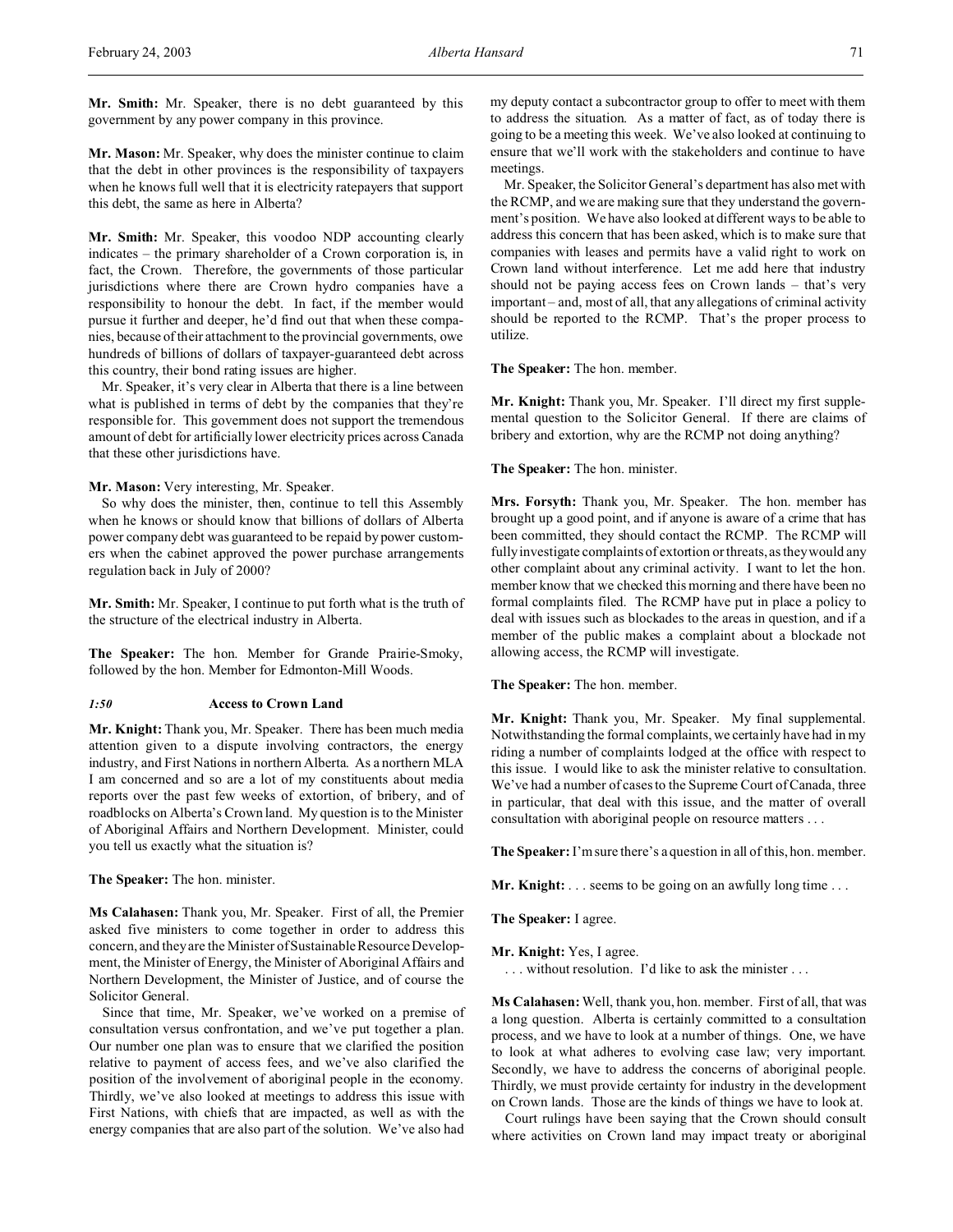rights around traditional land use such as hunting, fishing, and trapping. We're certainly developing a process of meaningful consultation with First Nations, and all parties will have an ability to be able to have input into this process as we move forward, but that's going to be between First Nations and the Alberta government.

**The Speaker:** The hon. Member for Edmonton-Mill Woods, followed by the hon. Member for Edmonton-Calder.

### **Children's Services Adoption Web Site**

**Dr. Massey:** Thank you, Mr. Speaker. The government is now in damage control to rectify the errors in the hasty and ill-conceived adoption web site. It seems that each time the Department of Children's Services gets into trouble, an employee is hung out to dry. My first question is to the Premier. Legal responsibility for the web site rests with the Minister of Children's Services. Why is another public servant now under fire and not the minister?

**Mr. Klein:** Well, first of all, I'm going to have the hon. minister respond, Mr. Speaker, but as the hon. member knows, the Privacy Commissioner has released his report on the adoption web site. He found that Children's Services is within its authority to disclose the children's personal information for the purposes, the commendable purposes, I might add, of finding adoptive homes.

Relative to the disciplinary action that was taken, I'll have the hon. minister respond.

**Ms Evans:** Thank you, Premier. Mr. Speaker, the situation where a worker was found to have not followed through with the process and protocol of talking with the children and assuring that they had fully understood that they were consenting to be involved, that worker – and that's an internal matter with the director of child welfare – was spoken to by the director or someone acting on his behalf, and a letter was filed.

Relative to whether or not the minister acted within the purview of the ministry, I should quote from the summary of findings of the Privacy Commissioner's report. He states in para 26:

The Public Body is authorized under section  $40(1)(c)$  and section 40(1)(f) of the FOIP Act to disclose the children's personal information on the website, for the purpose of finding homes for children who are available for adoption.

Secondly, in para 27:

The initial descriptions of the children contained more personal information than was necessary. The revised descriptions are in compliance with section 40(4) of the FOIP Act.

Mr. Speaker, that is his ruling.

**The Speaker:** The hon. member.

**Dr. Massey:** Thank you, Mr. Speaker. My second question is to the Minister of Children's Services. She's absolutely right, and when will the Child Welfare Act be revised to protect the privacy of children from future blunders by this department?

**Mr. Klein:** Would you prefer to have those children in foster homes?

**Ms Evans:** Well, Mr. Speaker, you know, exactly the point. Would we leave these children languishing in the closets and hidden in the homes of foster parents who never release them to provide them an opportunity for loving homes? Let's not retreat to this kind of oldfashioned mentality where we don't use good communication devices.

The Child Welfare Act is up for amendment in this session. I'm sure that the hon. member can bring forward, if he finds it is at fault in any way, his own ideas. But could I point out for this Assembly and for the people of Alberta that not once is there a record that this minister has of this member's address to the *Wednesday's Child* program, which has been successful in adopting 70 percent of the children on that site annually.

**The Speaker:** The hon. member.

**Dr. Massey:** Thank you very much, Mr. Speaker. Again to the same minister: has this minister just accused foster parents of keeping children in the closet? Is that what I hear?

**Ms Evans:** You know, Mr. Speaker, no, but I should never be surprised at how low they can go.

**The Speaker:** The hon. Member for Edmonton-Calder, followed by the hon. Member for Edmonton-Centre.

## *2:00* **Lehigh Inland Cement**

**Mr. Rathgeber:** Thank you, Mr. Speaker. Recently a number of constituents in my area appeared before the Environmental Appeal Board to oppose the decision of Alberta Environment allowing Lehigh Inland Cement to convert from natural gas to coal within its cement kiln. The Alberta Environmental Appeal Board's decision was to allow them to convert to coal; however, they have to implement baghouse technology. I understand that they have recently begun their conversion, and my first question is to the Minister of Environment. Why is Inland Cement allowed to burn coal within its kiln before the baghouse is implemented?

**The Speaker:** The hon. minister.

**Dr. Taylor:**Thank you, Mr. Speaker. The recommendation from the EAB, which I concurred with and which I signed off on, says that the Inland Cement plant has up to 20 months to install the technology the gentleman is referring to as baghouse technology. Now, that was when the decision was made. It's now down to 19 months. But if the Inland Cement plant has more than what we call six dusting incidents in a one-year period, then Alberta Environment can arbitrarily reduce that time as it goes down every month – as I said, it's now at 19 months – to make it more immediate, and Inland, in fact, may have it installed before the expiry of their date.

**The Speaker:** The hon. member.

**Mr. Rathgeber:** Thank you, Mr. Speaker. My supplemental is to the same minister. If baghouse technology is, in fact, the best available technology, why did Alberta Environment not put that on it as a stipulation before the conversion to coal was allowed to take place?

**Dr. Taylor:**Well, let me first of all state, Mr. Speaker, that when the existing technology at Inland Cement works, there's not a problem, and that was one of the issues. There were some problems with the number of times that it tripped, as it's called in the industry.

Now, I will say that in making environmental decisions, Alberta Environment does not determine the technology. We don't specify technologies that companies have. What we do is set standards, and we will continue to set standards, and it is then up to the company to determine which technology will meet the standards that Alberta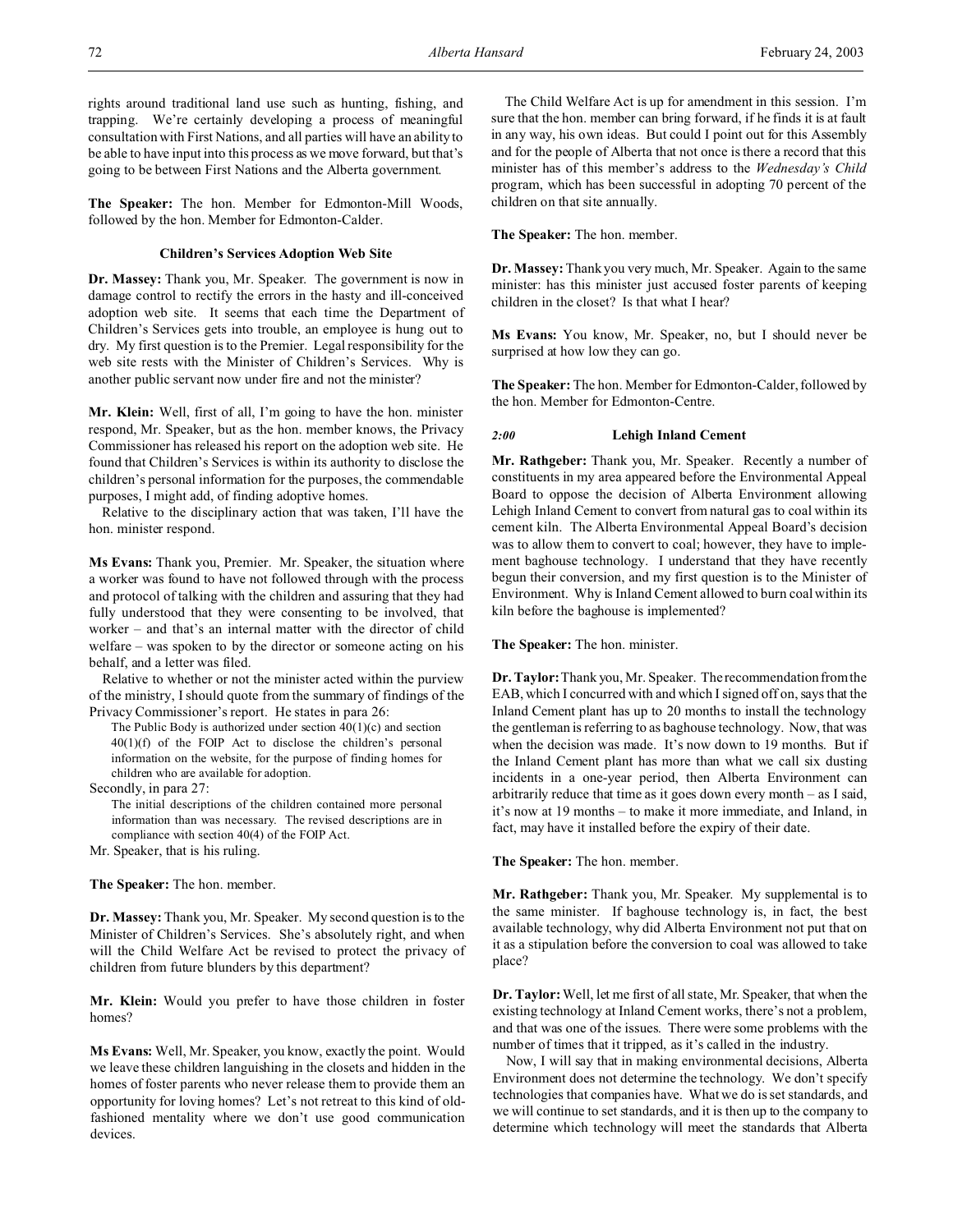Environment sets. The problem, of course, is that if Alberta Environment determined technology, you'd be favouring one technology over another technology over another technology, and that's not the position of this government or any government. It's a matter of us setting appropriate standards. So as we go forward, Mr. Speaker, as I've said, if the existing technology doesn't work – they have six or more dusting incidents within the period of one year then that baghouse will have to go on immediately.

### **The Speaker:** The hon. member.

**Mr. Rathgeber:** Thank you, Mr. Speaker. I appreciate both of those answers, but I'm curious to know: what is Alberta Environment doing in the interim to ensure that the air quality standards within the Edmonton-Calder constituency are maintained?

**The Speaker:** The hon. minister.

**Dr. Taylor:** Thank you. Well, as part of the approval Inland Cement was required to put more in-stack monitors right in their plants, so as the monitors monitor and as we do spot checks on the monitoring situation that we have there, we'll be able to tell if they're exceeding their limits. The other thing we have as Alberta Environment is what we call ambient air monitors in that particular area out there. So we'll be able to tell as well on our own monitors, the ambient air monitors.

I will say that the air quality in the area of Inland Cement is good. In fact, the air quality in Edmonton is good and improving. Every year it gets better, and Alberta has some of the best air quality and some of the most stringent standards in the country, Mr. Speaker, and we'll continue to monitor the situation.

**The Speaker:** The hon. Member for Edmonton-Centre, followed by the hon. Member for Calgary-McCall.

#### **Problem Gambling**

**Ms Blakeman:** Thank you, Mr. Speaker. In 1998 eight Alberta communities voted to prohibit VLTs due to the perceived social costs associated with them. However, an injunction has prevented the removal of these machines since that time. Three weeks ago the Supreme Court ruled in the case of Manitoba that if a community voted to remove VLTs due to perceived social costs, they were completely within their rights. My questions are to the Minister of Gaming. Now that we have a Supreme Court decision, when will this government remove VLTs from communities that chose to prohibit them?

**The Speaker:** The hon. minister.

**Mr. Stevens:** Thank you, Mr. Speaker. Since 1998 there has been an injunction in this province granted by the Queen's Bench of Alberta in an action commenced in this province. That matter is scheduled for trial on April 28 of this year. The matter had been adjourned pending a decision of the Supreme Court of Canada from another jurisdiction, namely Manitoba, because the facts in that case were similar. It has turned out that the facts are indeed very similar and will be of great assistance in ultimately resolving the matter when it proceeds to court on April 28, but I anticipate that this matter will be resolved by the court at that time.

**Ms Blakeman:** Given that we know that drug addicts will commit crimes to feed their habit, what concrete steps has this government taken to address the issues and costs of gambling addicts committing crimes to feed their addiction?

**Mr. Stevens:** Mr. Speaker, this ministry is charged with the control and management of gaming in a socially responsible manner, and accordingly there are a number of things that we are doing in order to address the issue of problem gambling. One example of that would be the funding of AADAC and its services for problem gambling and its education of the public. Some 4.2 million dollars annually is provided to AADAC, and my department works closely with them. I can advise you that a recent survey indicates that 95 percent of Albertans are aware of the problem gambling services that AADAC provides, so from my perspective that is a very good example of one of the ways in which we are addressing that problem.

**The Speaker:** The hon. member.

**Ms Blakeman:** Thanks, Mr. Speaker. Well, to the same minister: why aren't those AADAC programs which deal with the social problems of gambling given a fixed percentage of the gambling revenue? The higher the gambling revenue the higher the problems. Why aren't you connecting them?

**Mr. Stevens:** The process with respect to funding AADAC, Mr. Speaker, is that AADAC provides a budget through the appropriate ministry, which is, in fact, the Ministry of Health and Wellness. To my knowledge AADAC has requested certain amounts of money in the last several years, and they have been provided with the funds that they have requested to meet the issues. So we look to AADAC, who, in fact, in Alberta are the experts in addiction treatment, to provide us with guidance, and we have followed that to date.

### **Natural Gas Prices** *(continued)*

**Mr. Shariff:** Mr. Speaker, lately I've had several calls from my constituents expressing concerns about their gas bill prices. My questions today are for the Minister of Energy. In 2001 the Alberta government implemented the Natural Gas Price Protection Act to protect Albertans from high natural gas prices. As of February 1 ATCO Gas North is charging customers \$7.19 a gigajoule and ATCO Gas South is charging consumers \$7.54 a gigajoule. My constituents want to know: based on the average price to date, can Albertans expect a rebate at the end of this fiscal year?

**Mr. Smith:** Mr. Speaker, in order for the Natural Gas Price Protection Act to kick in, the price for the balance of this year, from February 24 onwards, would have to increase to about \$16.60 per gigajoule and remain there for the balance of February and March in order to reach the \$5.50 trigger price.

Now, Mr. Speaker, what makes this year different from the year 2001 is, one, there were abnormally lower gas prices during the first nine months of the fiscal year. In fact, the average of the natural gas at that time was about \$3.89. So it would take a real spike, an incredibly high spike, up to the \$16 and \$17 level, for at least six weeks for this to kick in.

So the way the act is structured, that charge would have to be incurred and then the Alberta reference price would collect the royalties of the amount of gas sold, and that takes place over a twoto three-month period of time. There would then be the amount left in government accounts that would be available for our government rebate.

**Mr. Shariff:** My supplementary is also to the same minister.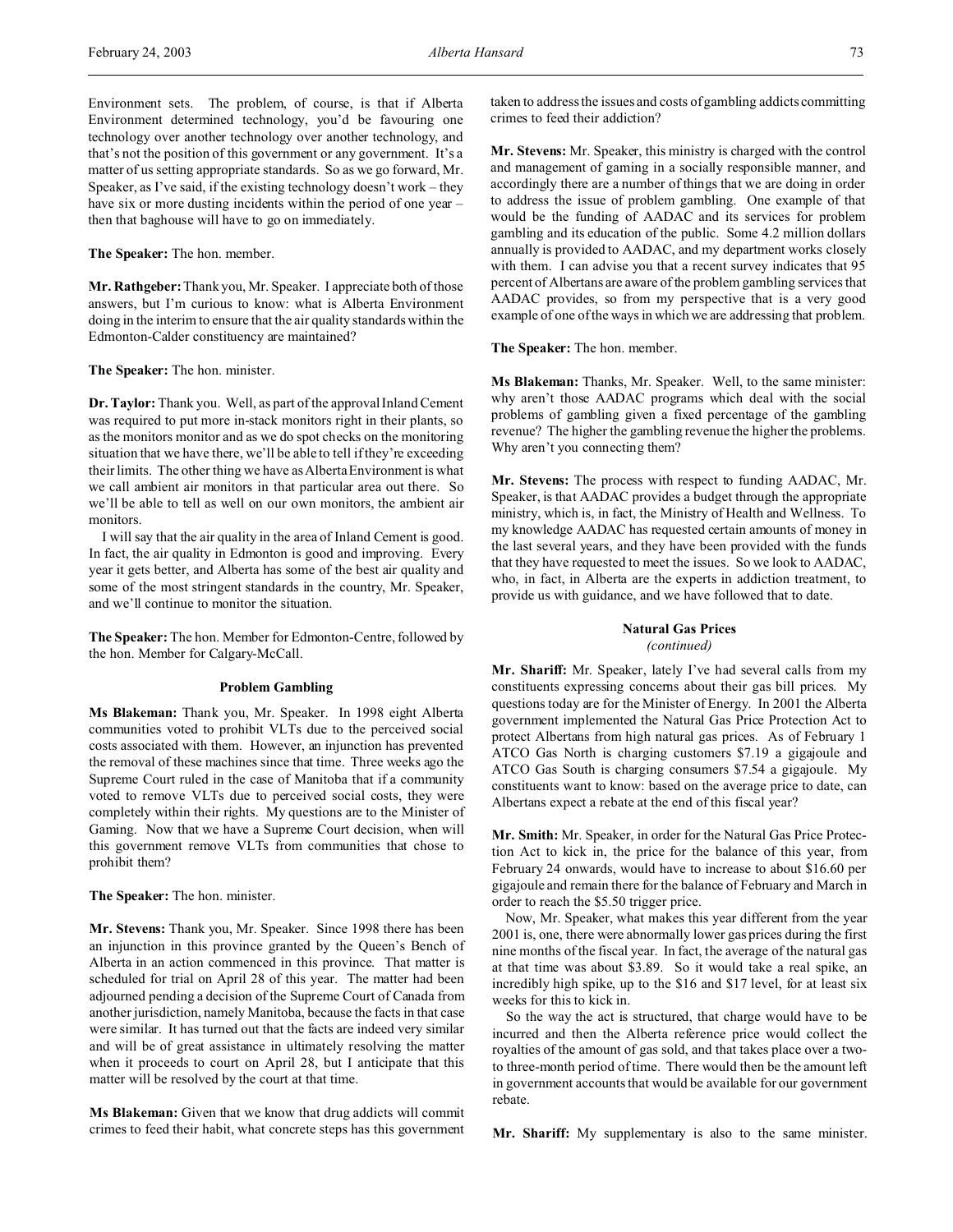Because our natural gas resource comes from Alberta, why should residential users in Alberta have to pay not the same price but more than the people in Chicago, Toronto, and Kansas City?

#### *2:10*

**Mr. Smith:** Well, firstly, Mr. Speaker, let me thank the member for crystalizing the issue in a far better sense than the opposition did earlier. The issue at hand here is that today those people in Toronto or Kansas City or Chicago would indeed be paying less than the rate that they'd be paying in Alberta. That's over a one-day period. Over a 12-month period there is no way that these cities would have a lower gas price than Alberta. However, Albertans have said since 2001 that they want the opportunity to make decisions about buying contract gas, and in fact we want to be able to provide them with that opportunity so that they can pay a level price over the period of 12 or 24 or 36 months.

### **Government Contracts**

**Mr. Bonner:** Mr. Speaker, this government constantly reminds us of the Alberta advantage, how Albertans are more innovative, flexible, and efficient. The Official Opposition says: let's better support the Alberta advantage by making sure Alberta companies get a fair chance at receiving government contracts. To the Minister of Infrastructure: why is it that in some areas such as information technology systems over 90 percent of the money paid in contracts goes to large international corporations while smaller Alberta firms who can provide the same service at comparable prices get next to nothing?

**Mr. Lund:** Mr. Speaker, when we're awarding contracts, they're handled in a variety of manners, but usually if the contract is of any substance and if, in fact, there are a number of companies able to handle it, we will send out a request for proposal. In some cases we simply put out a tender, and the tender would be a situation where the contract is not too complicated, there are a number of companies that are interested, and it could be that it's in a location where there's no need to call for a request for proposal. So those are the various ways they're handled, and if it turns out that it happens to be a large company that gets the contract, well, that's a fair and open competitive marketplace.

**Mr. Bonner:** Mr. Speaker, to the same minister: are there any rules for the large corporations that Alberta government contracts out to that state that they must give an equal opportunity to Alberta companies that vie for subcontracts on projects?

**Mr. Lund:** Mr. Speaker, there are a number of different situations that we can run into. Certainly, when a large firm is winning a contract, we may encourage them, but we have to be careful. When you start talking about directing that they take certain firms on, that then starts to get into a very shady area, and I would resist that in a lot of cases. Furthermore, under a number of agreements we don't have the liberty to direct. As a matter of fact, the interprovincial trade agreement that the hon. minister of intergovernmental affairs has worked on talks to the fact that you have to be open and allow for the competition to work, not direct.

**Mr. Bonner:** Mr. Speaker, to the Minister of Economic Development: given the minister knows that the best place for Albertans' tax dollars to go is back to Albertans, when is he going to establish a contract-awarding policy whereby, other things being equal, Alberta companies are given preference to others?

**Mr. Norris:** Well, Mr. Speaker, clearly the contract awarding has been described by the hon. Minister of Infrastructure, but I would remind the hon. member opposite that one of the tenets of this government is the free marketplace and competition, and never on this watch are we going to operate by giving contracts that aren't based on total open-market fairness and transparency. So I don't know if the member is suggesting that we should start giving contracts to friends who can't quite do the job as opposed to getting the best dollar for the taxpayer, but we're never going to go down that road.

**The Speaker:** The hon. Member forEdmonton-Strathcona, followed by the hon. Member for Edmonton-Rutherford.

#### **Natural Gas Rebates**

**Dr. Pannu:** Thank you, Mr. Speaker. Last week and over the weekend just past temperatures dipped to the minus 30 levels and perhaps went even lower as Alberta saw typical winter weather hit us hard. As it happens, ATCO Gas bills also hit the mailboxes last week, and consumers are wincing hard. One bill that I received for a modest home in Edmonton is for \$175, and another homeowner with even a smaller home will pay \$211. My questions are to the Minister of Energy. Why is it that when the last provincial election was imminent, gas prices only had to spike for one month for the government to give rebates, but today, after three months of sky-high bills, the minister stonewalls Alberta consumers?

**Mr. Smith:** Well, I hate to take up all the time correcting the member's preamble, Mr. Speaker, but the prices have not been high for three months. We have seen an increase in bills; there's no denying that the price of natural gas is increasing. The Minister of Finance will be reporting later on today what happens when we sell 75 percent of that natural gas. We use only 25 percent inside Alberta. In fact, I would say that Albertans receive a natural gas rebate every time they buy something at a store and are not charged provincial sales tax.

**The Speaker:** The hon. member.

**Dr. Pannu:** Thank you, Mr. Speaker. Given that it's Albertans who own the resource, why should Albertans have to wait a full year before this minister and this government give rebates to protect them from sky-high home heating costs?

**Mr. Smith:** Mr. Speaker, now we're getting towards cash flow and accounting questions, which, I know, challenges the other 50 percent of the third party opposition. What happens is that we do not have the money available to pay for a rebate until we collect the royalty money on behalf of all Albertans. Now, that is not the rate that they see in their gas bill. It is the Alberta reference price, which is the price that we collect from oil and gas companies who sell their gas not only to Albertans but to all parts of North America.

**The Speaker:** The hon. member.

**Dr. Pannu:** Thank you, Mr. Speaker. My last question to the minister: will the minister acknowledge that his legislated program is useless in that it leaves consumers hurting and introduce amendments to the existing legislation in this House that relieve Albertans from the burden of high gas bills? Will the minister make the commitment to the people he claims to serve right now?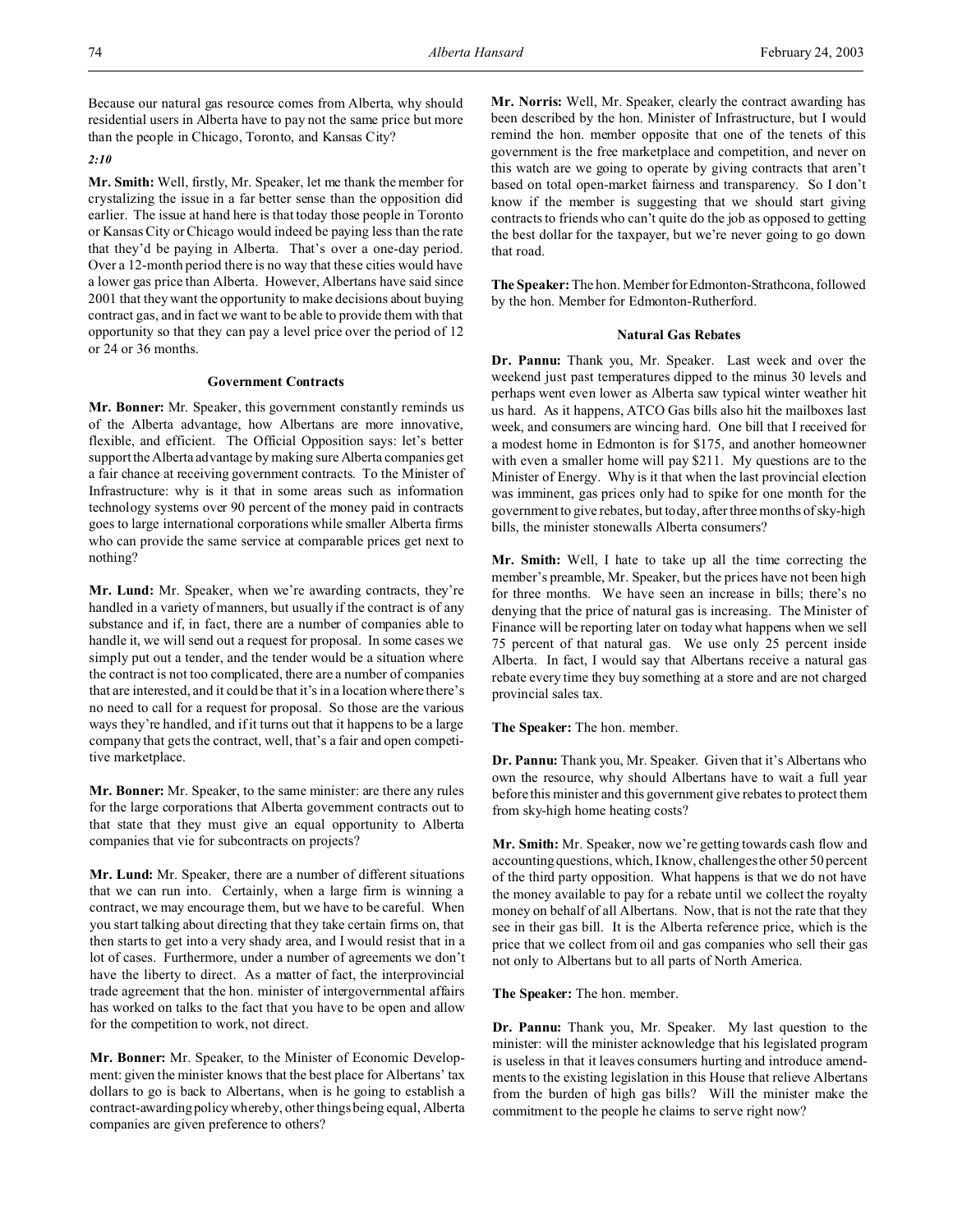Mr. Speaker, we're always reviewing every piece of legislation. We're always reviewing the price of natural gas, and we're always ensuring that Albertans get top value, top dollar, for the natural gas they produce and they own.

**The Speaker:**Thehon.MemberforEdmonton-Rutherford, followed by the hon. Member for Edmonton-Ellerslie.

## **Market Enhancement Recovery Fund**

**Mr. McClelland:** Thank you, Mr. Speaker. My question is to the Minister of Human Resources and Employment. Alberta has long enjoyed relative labour harmony, a credit to employers, employees, and the unions involved. However, there are a few anomalies that have the effect of skewing the balance so as to be unfair to nonunion employers. One such anomaly is the market enhancement recovery fund, referred to as a MERF. This is where unions subsidize union employers to underbid non-union employers, thus creating work for union members. My question: if it is illegal for employers to make direct financial contributions to unions, why is it not also illegal for unions to make direct financial contributions to employers?

## *2:20*

**Mr. Dunford:** Well, Mr. Speaker, it's a very good question. On the surface it seems like we're, you know, connecting a couple of dots here as one follows from another, but I think it's necessary to put on the record the context of the items in the question. In the area of labour relations it's extremely important that we have a true reflection of the interests of the parties, so it was deemed necessary in labour legislation – and it probably is all across this country – some time ago, I guess, longer than the hon. member and I have been in politics. You can't have a union recognized by a Labour Relations Code that is dominated by the employer, so there was legislation put in place so that an employer could not provide financial contribution to a union in order then to destroy that separate vested interest that each would have.

Now, when we get into the area of the market enhancement recovery funds, we're not talking about an employer/employee relationship. The Merit Contractors Association, who made a presentation as recently as last week on this particular item to myself and to others, I think are connecting those two particular dots, and I think we have to look into this from that relationship of a competitive bidding operation rather than an employer having influence over its own actual union.

**Mr. McClelland:** My supplemental is to the same minister. As we continue, then, to connect the dots, since most of Alberta's mega energy projects are union projects, whereby employers are contributing to MERFs through the unions and those funds then are used in smaller institutional projects, are we not indirectly promoting unfair or unreasonable labour practices outside of the megajobs?

**Mr. Dunford:** Well, certainly the allegation is made that that is actually happening. There is nothing illegal about that in terms of the Labour Relations Code or other acts that I'm responsible for. Let's accept for the purposes today that it is true. If, in fact, this is happening, again, in the current legislation there would be no illegal activity that's been involved. In fact, one of the discussions that is currently ongoing is whether or not MERFing is a labour relations issue under a provincial jurisdiction or whether or not it is some sort of a competitive issue that might come under the federal government. In any event, it follows along the general point, that was made decades ago, that employees should have more say and should have more direct involvement in what their employer is doing. Many companies have tried to provide stock-option purchase plans for employees, and I'm not so sure that this is not another reflection of that.

**The Speaker:** The hon. member.

**Mr. McClelland:** Thank you. To the same minister, Mr. Speaker. While it's obvious that the intent of legislation decades ago is not being followed through today as individual union members do not contribute to MERFs – contractors contribute based on hours worked – is this, therefore, not in contradiction to our present labour laws?

**The Speaker:** I hope hon. members appreciate that it's against the rules to ask for legal opinions.

Hon. minister, proceed very quickly.

**Mr. Dunford:** Well, very quickly, at a recent presentation on this matter this allegation was, in fact, made. I've asked to see that legal frame of reference, and I await it as we speak.

### **Calling Lake Fish Stocks**

**The Speaker:** The hon. Member for Edmonton-Ellerslie.

**Ms Carlson:** Thank you, Mr. Speaker. This government clearly doesn'tbelieve in transparency or accountability, as the Calling Lake issue continues to identify. The Minister of Sustainable Resource Development opened up a lake, his lake, for fishing. This lake has collapsed and has vulnerable fish populations. For the past few weeks his ministry has denied the existence of a memorandum from senior department biologists that states that the pilot project on Calling Lake may cause the irrecoverable collapse of fish populations there. All of my questions are to the Minister of Sustainable Resource Development. Why does his ministry continue to refuse to release this memo?

**The Speaker:** The hon. minister.

**Mr. Cardinal:** Yes. Mr. Speaker, of course, the Liberal way would be to close everything down. That's the Liberal way. We don't operate that way. This is a very innovative project. It's working well. Again, I'd like to stress the fact that it is a five-year project.

## **An Hon. Member:** How long?

**Mr. Cardinal:** A five-year project. We are monitoring it very closely. It's very well accepted by the department staff, the biologists. It's very well accepted by the public, Mr. Speaker. In fact, this Friday I announced the opening of an additional 16 lakes where you can now catch and keep a fish. That recommendation is coming from the biologists in the department working with us.

**Ms Carlson:** Mr. Speaker, the Liberal way would have been to properly manage fish stocks for the past 10 years in this province.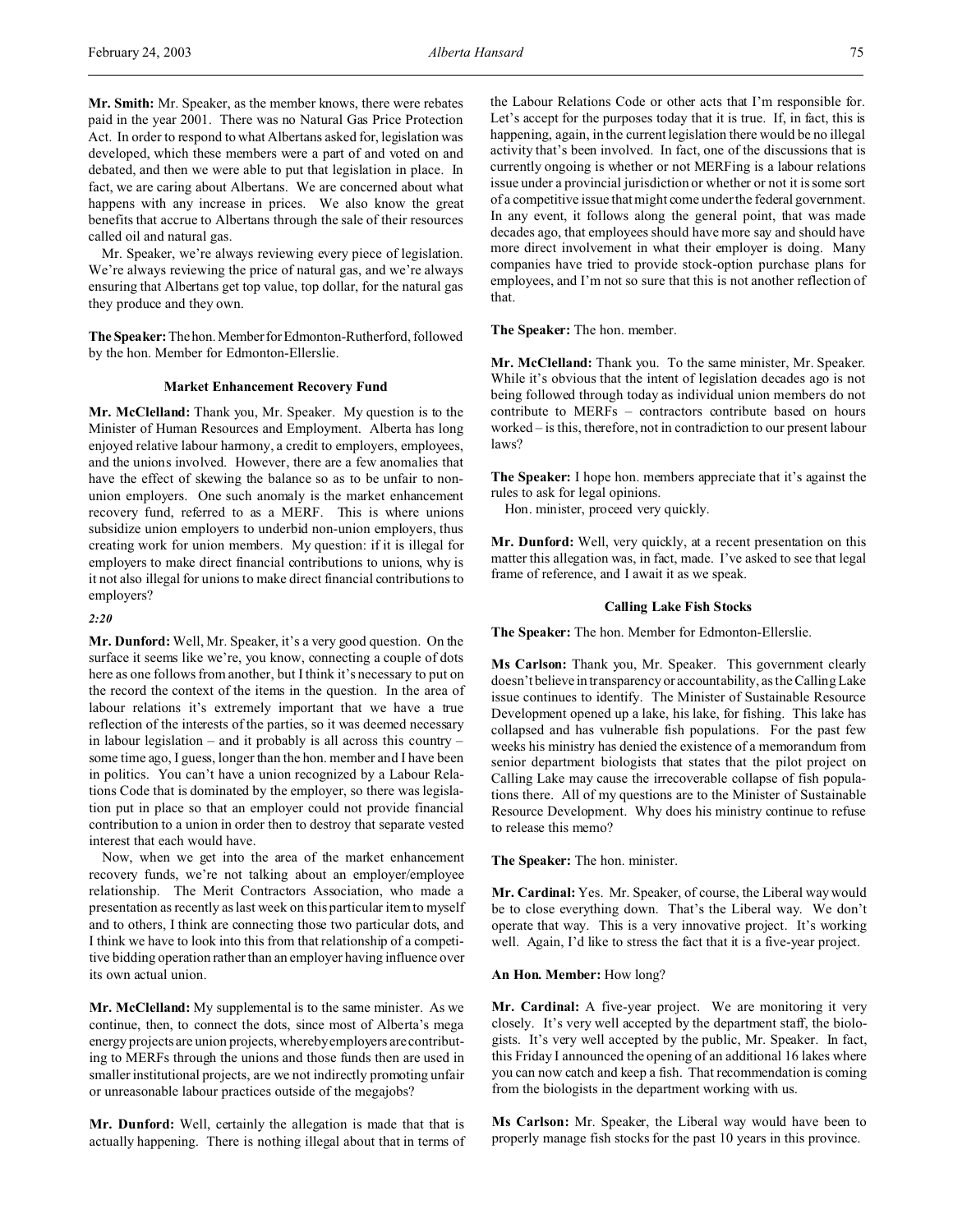Given that senior department biologists in the memo say that there is scientific evidence this pilot project is causing irreparable damage to Calling Lake, will the minister just commit to ending this project?

**Mr. Cardinal:** Mr. Speaker, I assume that if the Liberals were to take over, they'd end all the projects in Alberta, but this side of the government will not do that. This project is working very well. The report hasn't been released yet. The report will be coming forward, and I'm not scared to file the report in the House and put an action plan behind that report. What they would do is close the province down.

**Ms Carlson:** Mr. Speaker, given that fish stocks are at this particular point in time and have been for some years collapsing in this province, why does the minister continue to refuse to make his decisions based on scientific evidence rather than the whim in his own neighbourhood?

**Mr. Cardinal:** No, Mr. Speaker, it's not the whim of the neighbourhood. The issue of sport and commercial fishing is a major issue to Albertans. The commercial fishing industry is about a \$5 million industry. The sportfishing industry is about a \$350 million industry. There is a challenge to keep the balance between having the commercial fishery viable and also having the stocks that these sports fishermen will utilize in Alberta. It's simple, but it's challenging to manage it. The only way we're going to do it is to be very, very innovative, and it's one of the most innovative projects you've seen.

**The Speaker:** Hon. members, before we proceed with Recognitions, might we revert briefly to Introduction of Guests?

[Unanimous consent granted]

# head: **Introduction of Guests**

*(reversion)*

**Mr. Tannas:** Mr. Speaker, I'm delighted to introduce three more guests who are interested in Bill 201. They're in the members' gallery: Jay Woosaree, Alberta Research Council; Laura Ferguson; and Louise Perkins. I'd ask these people to please stand and receive the warm welcome of the Assembly.

**The Speaker:** The hon. Minister of Economic Development.

**Mr. Norris:** Thank you very much, Mr. Speaker. It's a real delight to take this opportunity to introduce to you and through you to the members of the House a great friend of agriculture in Alberta and one of the wisest fellows I know: he sold his farm and moved into the wonderful constituency of Edmonton-McClung, where he now resides and is a good friend. I'd ask Brian Heidecker to please stand and be recognized in the House.

#### *2:30*

**The Speaker:** Hon. members, there's a new face at the Clerk's table today, a visitor from the Legislative Assembly of Manitoba who's here with an exchange program, Mr. Rick Yarish. He's the Clerk Assistant and Clerk of Committees for the Legislative Assembly of Manitoba. He'll be here with us for the rest of the week taking part in the ambience of this very esteemed parliament.

This evening, as well, hon. members, the Eid Al-Adha ceremony. All hon. members are invited at 5:30 with a reception to follow in the rotunda.

### head: **Recognitions**

# **Art Smith**

**Ms Kryczka:** Mr. Speaker, I'm very pleased to recognize an amazing native Calgarian, Arthur Ryan Smith, CM, DFC, best known as Art Smith to Calgarians, Albertans, and Canadians. Art recently received the Order of Canada award in recognition of his exceptional record of lifelong public service. He was also inducted into the Alberta Order of Excellence in 1997.

Art Smith is one of a few Canadians to have served as a city alderman, member of the provincial Legislature, and three times elected to the House of Commons. He also represented Canada as the delegate to the United Nations in 1959, 1960, and 1961. Art Smith was founding chairmanofthe Alberta Economic Development Authority and founding co-chair of the Calgary Economic Development Authority. He was also founding president and CEO of the Calgary Homeless Foundation and remains the only honorary lifetime member.

Art was also an executive member of the organizing committee for the World Energy Congress; chief of protocol for the Calgary Winter Olympics; president of the Calgary Chamber of Commerce; president of the Air Cadet League of Canada; and board member of the Asia Pacific Foundation, the Calgary Airport Authority, and the Alberta Cancer Foundation.

Mr. Speaker, it is most fitting that Art Smith's exemplary public service commitment continues to be honoured.

Thank you.

**The Speaker:** The hon. Member for Medicine Hat.

#### **Collaborative Law**

**Mr. Renner:** Thank you, Mr. Speaker. Today I would like to take this opportunity to recognize a group of lawyers in Medicine Hat who are continuing to break ground in their promotion and practice of collaborative law. Medicine Hat is leading the nation in the growth rate of cases resolved through collaborative law.

The collaborative process is a client-centred process. The two collaborative lawyers are hired by their clients as settlement counsel to focus on settlement from the beginning of their retainer, to assist their clients in negotiations based on the clients' interests, to provide legal advice to their client to collaborate first and consider court as only a last resort.

Most traditional lawsuits are resolved before trial. The collaborative process is quicker, cheaper, and more amicable. Clients control the result and have a great deal of control over the cost and timing. Doesn't it only make sense that everyone agree not to go to trial in the first place? With constant pressure on the courts to deal with criminal matters, civil and family dispute resolution outside the court system is not only more effective for the client, it has tremendous potential to fundamentally change the way we operate courts in Alberta.

Congratulations to Janis Pritchard, David Carter, and over 30 others who are committed to practicing collaborative law in Medicine Hat.

### **Lakewood Community League**

**Dr. Massey:** The Member for Edmonton-Ellerslie and I congratulate Lakewood Community League in Edmonton-Mill Woods as they mark their 25th anniversary. Over the years hundreds of community volunteers have served on the executive and along with others have been involved in providing a rich and wide variety of recreational, educational, and community service programs.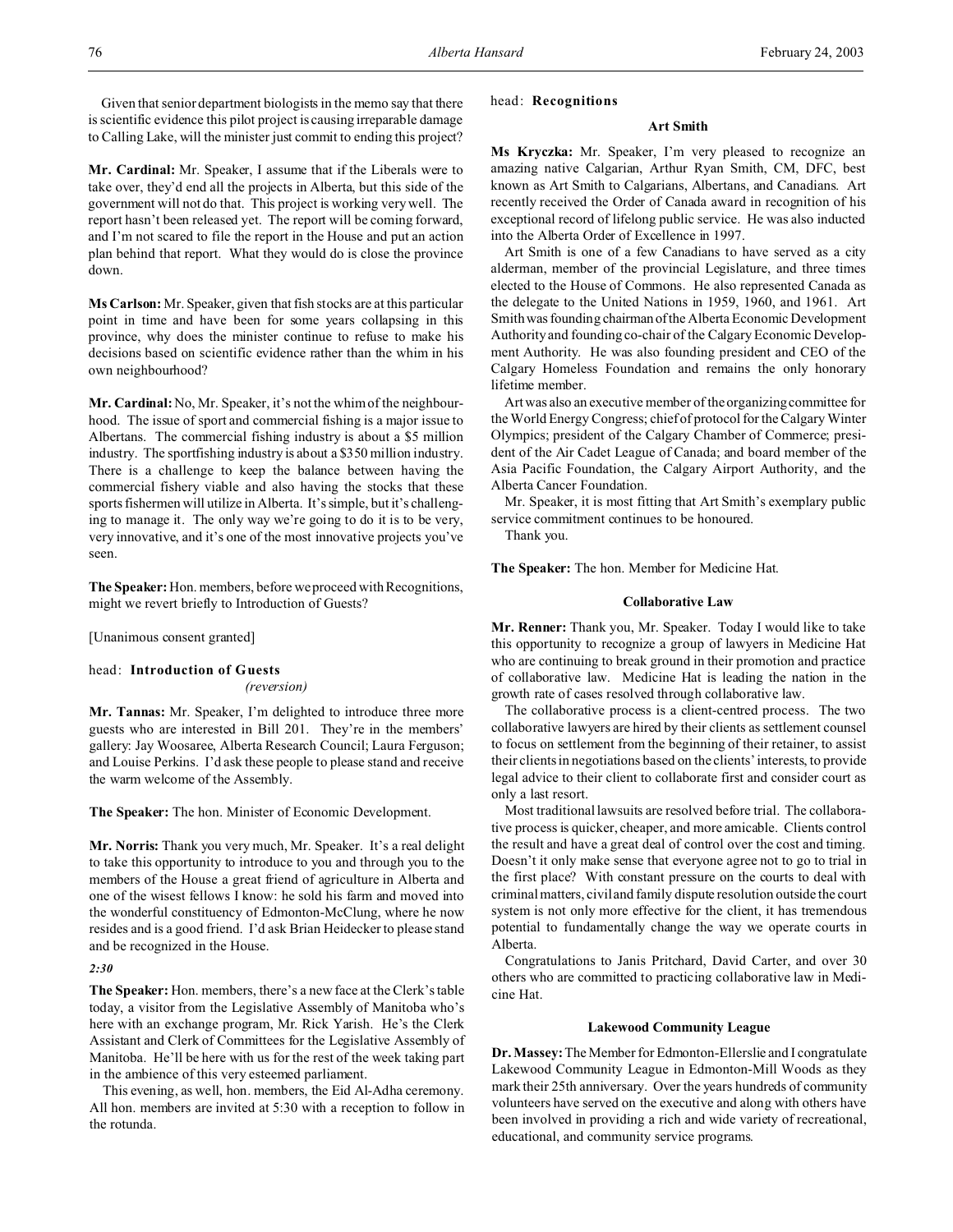At the annual volunteer appreciation night on February 22 a number of awards were presented. Merit awards for outstanding and dedicated service were presented to Lisa LePage, Mike Bauer, Lyndon Bradshaw, Carrie McIlveen, and Peter Schenk. Merit awards for outstanding service and bingo volunteering were also given to Carol Badin, Wayne Robinson, Kim Hodda, and Neil Shewchuk. Six volunteers, Gwen and Keith LeClerq, Catherine Hunt, Nikki Bradshaw, Lorna Gallant, and June Sauer, were given a special 25th anniversary recognition award for having served five consecutive years as board members. Volunteer of the year was Nikki Bradshaw.

For 25 years Lakewood Community League volunteers have enriched the lives of Edmontonians in this part of the city. They have built and maintained facilities and instituted an enviable tradition of service.

Thank you.

**The Speaker:** The hon. Member for Grande Prairie-Wapiti.

#### **Emerson Drive**

**Mr. Graydon:** Thank you, Mr. Speaker. I am pleased to rise and recognize Grande Prairie's country rock bank, Emerson Drive.

About seven years ago in Grande Prairie there was a high school talent show. That show began forming what would become Emerson Drive. Brad Mates, Patrick Allingham, and Chris Hartman played together for the first time. They decided to form a band and started practising in the Mates' family basement. Since that time they've gone on to several awards. They won the *Billboard* magazine top new country artists award, and from the Canadian Country Music Association they won the rising star award and the group of the year award.

Those who had the opportunity to see them or hear them at last year's Grey Cup will appreciate why the Peace region is so proud of Emerson Drive.

Thank you.

### **Peace Activism**

**Mr. Bonner:** Mr. Speaker, last Friday evening I joined over 300 concerned citizens at the Canadian Islamic Centre, which is situated in the constituency of Edmonton-Glengarry, to listen to Jane MacKay Wright and Louis Schmittroth speak on the topic of Iraq and Palestine: Views from the Ground.

In 2002 these courageous Canadian grandparents traveled to the Middle East to observe the reality on the ground for civilians caught in the tragedies of war and social conflicts. Jane, a former professor of media arts, participated in a delegation to Iraq cosponsored by Christian Peacemaker Teams and Voices in the Wilderness to witness the effects of 12 years of sanctions and bombings on the civilians of this country. Louis, a retired computer science professor, took part in a journey to Palestine organized by the International Solidarity Movement to witness the reality of life in refugee camps and under military occupation.

The theme for both presentations was: in wars it is the civilians that suffer; let us look for alternatives to violence. It is because of their brave and valiant efforts that this important message is being spread and supported.

Thank you.

#### **Scott Tournament of Hearts**

**Rev. Abbott:** Mr. Speaker, I rise today to pay tribute to Deb Santos, Alberta's Scott Tournament of Hearts representative, and to Drayton Valley, which hosted this year's Alberta Scott Tournament of Hearts from January 22 to 26, 2003.

Ms Santos won Alberta's tournament in Drayton Valley and ably represented our province at the national finals in Kitchener, Ontario, this past weekend. Against tough competition, Deb ended with a five and six record. The national tournament was won by Nova Scotia's Colleen Jones for the third straight year.

Mr. Speaker, curling is an important part of prairie life. It seems that as the nights grow longer and the days grow colder, the curling rink is where you go to find the spirit of community. In Drayton Valley our curling rink is filled with that spirit, both in the warmth of our volunteers and spectators as well as the camaraderie of competitors. This year's organizers did a first-rate job in ensuring that Alberta's Scott Tournament of Hearts was a success. They deserve a big pat on the back for their tireless efforts.

It's in mentioning events like this that I am truly proud to represent the people of Drayton Valley-Calmar, and so I ask all MLAs to stand up and give our curling volunteers, as well as Ms Santos, the recognition of this House.

Thank you, Mr. Speaker.

### head: **Presenting Petitions**

**The Speaker:** The hon. Member for Calgary-North Hill.

**Mr. Magnus:** Thank you, Mr. Speaker. Today I rise in my place to present a petition signed by 1,644 firefighters representing about 75 percent of every available full-time urban firefighter in Alberta. The petition asks that the Legislative Assembly

amend the Worker'sCompensation Board Act to create presumptive status for six cancers that have been conclusively shown to disproportionately affect firefighters as a result of the dangerous conditions in which [they] work. Thank you, Mr. Speaker.

head: **Introduction of Bills**

**The Speaker:** The hon. Minister of Finance.

#### **Bill 2**

### **Financial Statutes Amendment Act, 2003**

**Mrs. Nelson:** Thank you very much, Mr. Speaker. I beg leave to introduce Bill 2, the Financial Statutes Amendment Act, 2003. This being a money bill, Her Honour the Honourable the Lieutenant Governor, having been informed of the contents of this bill, recommends the same to the Assembly.

Mr. Speaker, Bill 2 contains amendments necessary to move forward with a new fiscal framework that is designed to bring predictability, sustainability, and continued discipline to the budget planning process.

[Motion carried; Bill 2 read a first time]

**The Speaker:** The hon. Member for Little Bow.

*2:40* **Bill 203**

#### **School (Compulsory Attendance) Amendment Act, 2003**

**Mr. McFarland:** Thank you, Mr. Speaker. I request leave to introduce a bill being the School (Compulsory Attendance) Amendment Act, 2003.

This is a bill to raise the school leaving age of Alberta students from 16 to 17 years, thereby increasing their educational opportunities to better meet the demands of the 2lst century.

[Motion carried; Bill 203 read a first time]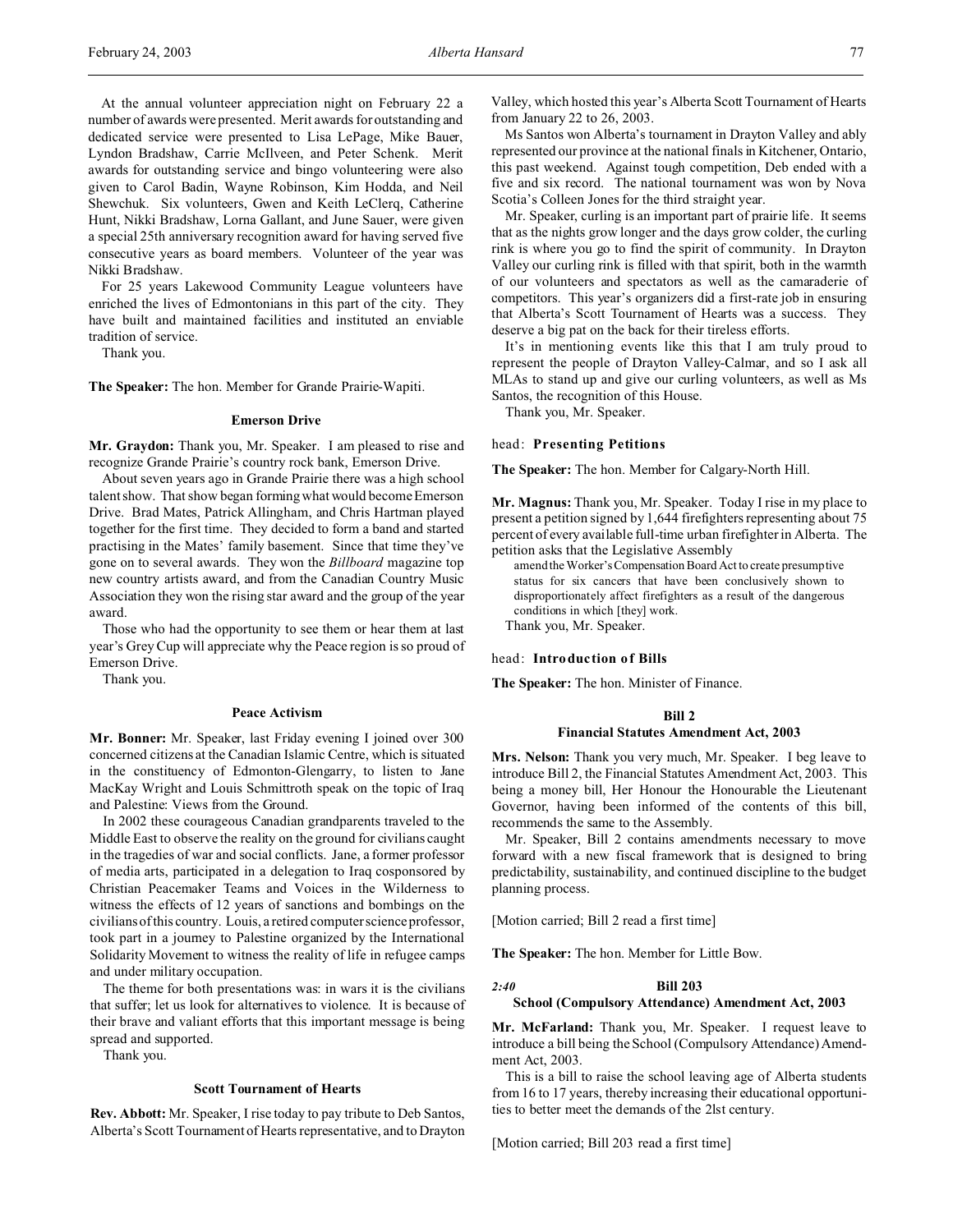**The Speaker:** The hon. Member for Drayton Valley-Calmar.

# **Bill 204 Insurance (Accident Insurance Benefits) Amendment Act, 2003**

**Rev. Abbott:** Thank you, Mr. Speaker. I request leave to introduce a bill being Insurance (Accident Insurance Benefits) Amendment Act, 2003.

Mr. Speaker, Bill 204 would amend the Insurance Act to increase the limit on section (b) medical benefits delivered to those who have been in an automobile accident to \$25,000 over four years from the current level of \$10,000 over two years. As well, Bill 204 would include provisions for a dispute arbitration mechanism between insurance companies and claimants receiving section (b) medical benefits.

[Motion carried; Bill 204 read a first time]

### head: **Tabling Returns and Reports**

**The Speaker:** The hon. Minister of Environment.

**Dr. Taylor:** Thank you, Mr. Speaker. Last week in the House the Member for Edmonton-Ellerslie made some unfounded comments about Climate Change Central, so today I'd like to table in the House the appropriate number of copies of a number of Climate Change Central documents. Their actual progress reports and actions accomplished are in here, and I'd encourage the member before she makes those kinds of comments in the future to perhaps look at the information, and she would get more information.

**The Speaker:** The hon. Member for Highwood.

**Mr. Tannas:** Thank you, Mr. Speaker. I'd like to table five copies of letters supporting Bill 201, the Emblems of Alberta (Grass Emblem) Amendment Act, 2003. These are from the organizations as follows: Sandy Cross Conservation Foundation, PrairieConservation Forum, Alberta Fish and Game Association, Alberta Native Plant Council, the Lethbridge Naturalists Society, the Alberta Wilderness Association, the Red Deer River Naturalists, Alberta office of the Nature Conservancy of Canada, Southern Alberta Land Trust Society, Vince Petherbridge, Karen De Groot, Shirley-Jean Mascherin, Lois Argue, Laura Ferguson, and the Western Stock Growers' Association.

**The Speaker:** The hon. Member for Edmonton-Centre.

**Ms Blakeman:** Thank you very much, Mr. Speaker. I would like to table five copies of a letter from an Edmonton-Centre constituent, Janice Hoover, directed toward Dr. Jeffery Anderson, who's the chairman of the Alberta Foundation for the Arts. It's referencing the Artstrek program, which is now in its 43rd year, and that it produces the next generation of actors, playwrights, directors, and designers, ensuring that the theatre community remains vibrant and substantial, and urging Dr. Anderson to reconsider the cuts to the funding formula for this program.

Thank you.

**The Speaker:** The hon. Member for Edmonton-Ellerslie.

**Ms Carlson:** Thank you, Mr. Speaker. Today I have three tablings. The first one is on behalf of the Leader of the Official Opposition. It's a letter to the Prime Minister with an attachment which is a resolution opposing unilateral military action against Iraq which was passed by the Official Opposition of Alberta.

My second tabling is a letter from Barry Breau with the Alberta Environmental Network talking about forest certification and what a great project it is and how this government needs to pay a little more attention to it.

The third tabling is from Dean McQuay from Edmonton who is very concerned that the Alberta government is not keeping its promise to protect a critically important wilderness area being the Bighorn wildland recreation area.

**The Speaker:** The hon. Member for Edmonton-Gold Bar.

**Mr. MacDonald:** Thank you very much, Mr. Speaker. I would like to table for the benefit of all members of the Assembly photocopies of the natural gas petition that reads, "We, the undersigned residents of Alberta, petition the Legislative Assemblyto urge the Government to reinstate natural-gas rebates immediately." These forms can be found at altaliberals.ab.ca. This group of concerned Albertans is from Round Hill, Edmonton, Spruce Grove, Legal, Acme, Donnelly, Lethbridge, Calgary, Elk Point, Kitscoty, and Riley, just to name a few.

Thank you very much.

**The Speaker:** The hon. Member for Edmonton-Strathcona.

**Dr. Pannu:** Thank you, Mr. Speaker. I rise to table five copies of a letter that I received from a resident of Ponoka who's a proud farmer, and he informed me that his electrical energy costs have increased by over 50 percent between 2000 and 2002. He puts a very tough question to me. He says:

If deregulation and subsequent price increases justified rebates to consumers in 2001, what is the rationale for not providing similar ongoing concessions until the deregulation debacle gets sorted out? I don't have the answer. Thank you very much.

**The Speaker:** The hon. Member for Edmonton-Highlands.

**Mr. Mason:** Thanks very much, Mr. Speaker. I have two tablings today. The first tabling is a letter from a senior citizen whose electrical bill has more than doubled and fluctuates each month. This letter is addressed to me and states: "I am a pensioner, living in my own home, on a fixed income. How can I budget on such ridiculous fluctuations?"

The second tabling is a letter from a resident of Leduc, dated February 11, 2003, regarding natural gas rates. This letter is also addressed to me and states, "The amount of \$727.63 is preposterous for a 2400 sq. ft. house with two (2) new furnaces."

head: **Orders of the Day**

head: **Written Questions**

**The Speaker:** The hon. Deputy Government House Leader.

**Mr. Stevens:** Thanks, Mr. Speaker. Proper notice having been given on Thursday, February 20, it's my pleasure to move that written questions appearing on today's Order Paper do stand and retain their places.

[Motion carried]

head: **Motions for Returns**

**The Speaker:** The hon. Deputy Government House Leader.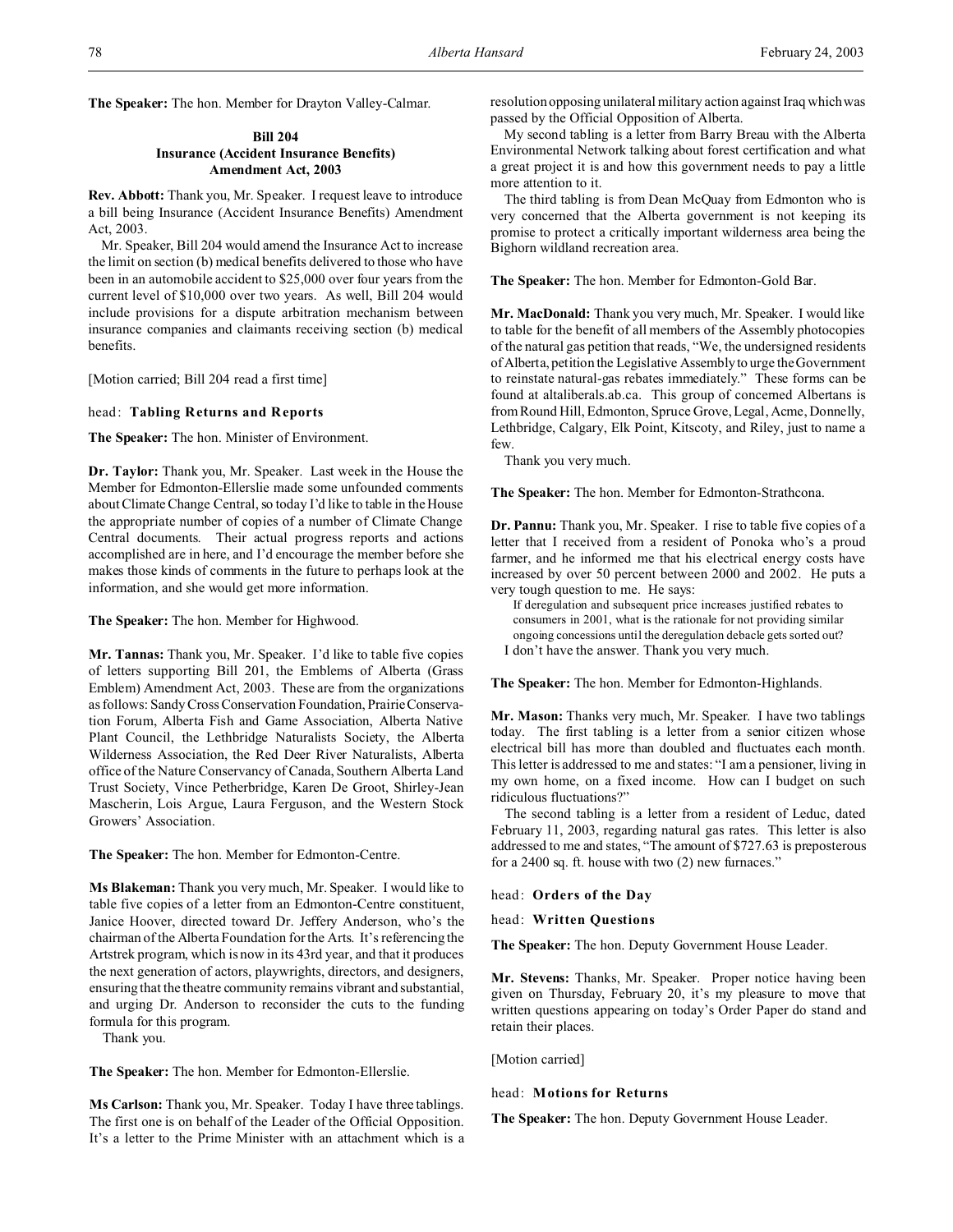**Mr. Stevens:** Thanks, Mr. Speaker. Proper notice having been given on Thursday, February 20, it's my pleasure to move that motions for returns appearing on today's Order Paper do stand and retain their places.

### [Motion carried]

head: **Public Bills and Orders Other than** Government Bills and Orders head: Second Reading

> **Bill 201 Emblems of Alberta (Grass Emblem) Amendment Act, 2003**

**The Speaker:** The hon. Member for Highwood.

**Mr. Tannas:** Thank you, Mr. Speaker. I'm honoured to move second reading of Bill 201, Emblems of Alberta (Grass Emblem) Amendment Act, 2003.

Last February the Prairie Conservation Forum approached me to sponsor a private member's public bill to amend the Emblems of Alberta Act to have rough fescue designated as Alberta's provincial grass. I was asked in part because Highwood contains a considerable portion of the remaining rough fescue grassland, which includes both the plains rough fescue and foothills rough fescue. Today I'm asking all hon. members of this Assembly to support the Prairie Conservation Forum and myself in amending the Emblems of Alberta Act to designate rough fescue, Latin name Festuca scabrella, as Alberta's provincial grass.

This rough fescue complex may also be recognized as three varieties or, as some taxonomists would prefer, three separate species, known as plains rough fescue, which is Latin Festuca hallii; foothills rough fescue, which is Festuca campestris; or the third one, northern rough fescue, Festuca altaica. Alberta is the only area that is home to all three members of the rough fescue complex.

Rough fescue is a long-lived, perennial bunch grass with deep fibrous roots which tap soil nutrients and bind soil particles. It is a self-curing, nutritious native grass and a major component of the rough fescue grassland, which makes excellent winter grazing. Its relatively high protein content provides good forage for wildlife as well as livestock, and its deep roots facilitate water penetration and act as a water retention factor in the watershed. A tussock of rough fescue has a life span of over 100 years, and consequently it produces few seeds each year with the occasional heavier seed sets every four or more years.

#### *2:50*

Range management conscious ranchers practise moderate grazing with their livestock following the 50-50 rule of thumb of leaving 50 percent and permitting 50 percent to be grazed each year. Rough fescue is also a decreaser when the grassland is overgrazed. Overgrazing decreases plant variety; however, zero grazing also results in less varied plant life than that of a moderately grazed grassland. Rough fescue has long been admired by the ranchers and cattlemen of Alberta and has provided a base for horse and cattle raising in Alberta since the 1880s.

You may ask, "Why a provincial grass?" to which I would respond: rough fescue is a very worthy symbol of our prairie heritage of rich grasslands and fertile soil, soil that was the gift of the grasslands to the first homesteaders and remains a gift to our farmers and our ranchers today. The prairie and foothills grasslands sustained the buffalo and Plains Indians for thousands of years before the ranchers and homesteaders arrived.

In the late 1980s a number of naturalists, conservationists, ranchers, government officials, both provincial and federal, agricultural groups, nongovernmental organizations, academics, researchers, and others developed a prairie conservation action plan to mobilize prairiewide efforts to conserve and manage native prairie species' communities and their habitats. As the Prairie Conservation Forum's chair, Cheryl Bradley noted in the 2001-2005 Alberta action plan: in as much as most prairie people today live in urban centres, the challenge is "developing a shared understanding of the prairie ecosystem, including recognizing the opportunities it provides and the limits it places upon us, and learning to care for our prairie home." In this recent action plan it's stated under goal 4, objective 4.1.2:

Implement a process to select a Provincial Grass that will be a symbol of our prairie heritage and convey a sense of prairie as home . . . for many Albertans. Design the selection process to raise awareness among Albertans about the ecology and value of native grasses and native prairie.

In early 2001 the Prairie Conservation Forum sent ballots to interested Albertans asking them to select one of five commonly widespread native grasses, and many MLAs who were here before the last election will remember receiving a letter and a brochure explaining the goal and the process. I had asked earlier for our pages to distribute copies of the Get a Grass ballot. The vote was announced in May of 2001, with the most favoured grass being rough fescue.

The choice of rough fescue as a prairie grass emblem or symbol for Alberta is supported, then, by associations and organizations who are members of the Prairie Conservation Forum, including, but to name a sample of its members, the Alberta Cattle Commission; Alberta Fish and Game Association; Alberta Native Plant Council; Alberta Wilderness Association; Canadian Parks and Wilderness Society; Ducks Unlimited; the Eastern irrigation district; Federation of Alberta Naturalists; the government of Alberta, including the departments of Community Development and Sustainable Resource Development; the Natural Resources Conservation Board; under the government of Canada the Department of National Defence, Canadian Forces Base Suffield; the Canadian Wildlife Service; Nature Conservancy of Canada; Shell Oil; Society of Range Management; and the universities of Alberta, Calgary, and Lethbridge.

Just as biologists, botanists, naturalists, environmentalists, and many others have for some years supported the protection of the tropical rain forests, members of the Prairie Conservation Forum wish to draw attention to the biodiversity of the remaining native grasslands, which have a unique ecosystem of their own. Our native grassland is not well suited to resisting the invasion of weeds and introduced plants when the grassland is plowed or disrupted by roads, canals, pipelines, or other disturbances. Such disturbances in today's remaining native grasslands areas compel us to advocate for increased research on how to repair and regenerate native plants in the disturbed areas.

With today's interest in the evolving Kyoto accord it is worth noting that an expert from the Agriculture and Agri-Food Canada research centre in Lethbridge and many other scientists as well feel that the native prairie grasslands are equal to the tropical rain forests as effective carbon soil sinks. Rough fescue's root mass and constant shedding of its deep rootlets make it an important component of carbon sequencing.

For thousands of years, then, rough fescue lands were the fall and winter mainstay not only of buffalo but of elk, deer, bighorn sheep on Alberta's plains, hills, and mountain valleys. These grasslands were the builders of the soil which sustains Alberta agriculture to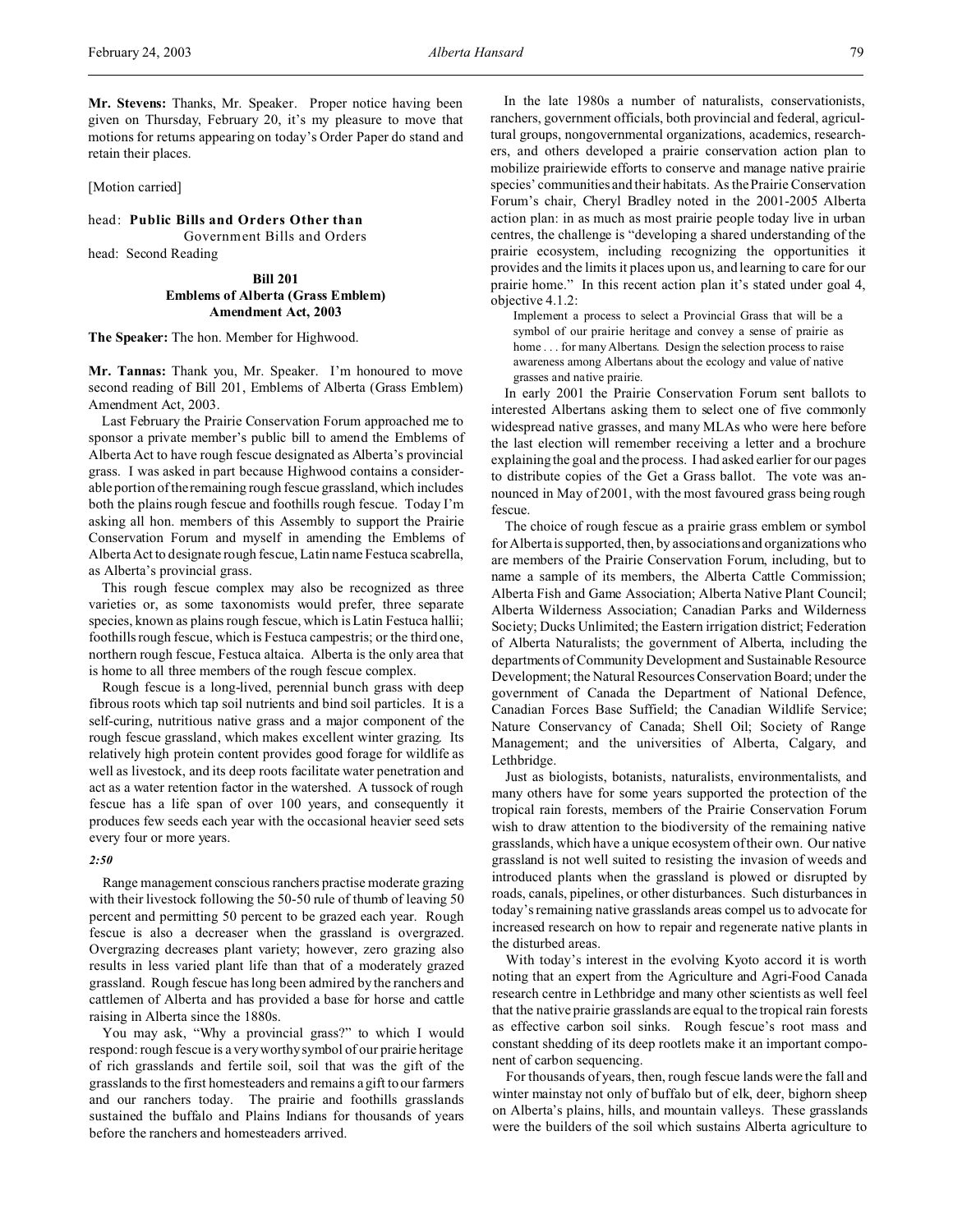this day. I believe that it is fitting to recognize a suitable grass species such as rough fescue to help Albertans understand the importance of native grassland as an ecological unit, unique in its own right, and a grassland which is of major cultural and economic value to our province.

Rough fescue is found today in the southern two-thirds of Alberta: from the Cypress Hills in the south to the Grande Prairie plains in the north and in our foothills and mountain valleys as well as across Alberta's prairie lands. It has provided good winter feed for our native mammals. I mentioned the sheep, deer, elk, and bison, and today cattle and horses would be added to the list of beneficiaries.

No other state or province in North America has designated rough fescue as its official grass, and Alberta today has the largest remaining rough fescue grassland, which, while not endangered, is at risk. Making rough fescue our provincial grass emblem would, I believe, be an appropriate step to help Albertans recognize the importance of native grassland that is worthy of our respect and to preserve it for future generations.

I look forward to your comments and ask for your support on Bill 201.

## **The Speaker:** The hon. Deputy Premier.

**Mrs. McClellan:** Mr. Speaker, thank you very much for this opportunity to speak in support of Bill 201, and I thank my colleagues in the House for accommodating me to speak at this time. First of all, I want to commend the Member for Highwood for introducing this bill to the Legislature and to say at the outset that I consider rough fescue an excellent selection as Alberta's provincial grass and, of course, appreciate the support that the Provincial Museum of Alberta has given this grass as well in determining it most appropriate. I would gather, as the Member for Highwood has indicated, that a majority of Albertans that took the time to fill out the ballot also concur. Certainly, it is the first choice of Albertans.

I wanted to just mention quickly the significance of emblems because I think they are significant. First, I would want to comment on our provincial colours – the blue and the gold represent the sky and the prairies – and our provincial tree, the lodgepole pine, which had a very significant part in this province's history. It was used to make railway ties in the very early years, and it continues to play a very major role in our forest industry in manufacturing poles, posts, pulp, plywood, mine timbers, and other lumber products. So I think rough fescue as a grass would be a great addition to this. I think it clearly indicates the importance of grass and agriculture to the development of the prairies and to the continuance of our province's economy.

This designation when passed – and I'll be the optimist in this – would make Alberta the second province in Canada, I understand, to designate a provincial grass, Saskatchewan being the first one. Maybe because we're prairie provinces we understand quite clearly the importance of grass.

Mr. Speaker, the agricultural history of our province does need to be preserved. It is the foundation of our province, and it will continue to play a vital role, and designation, I believe, will help ensure that our public understands what an integral role grasses play in the ecology and the environmental area of our province.

#### *3:00*

When the Prairie Conservation Forum set out in 1999 to select a grass emblem, I believe it was the Minister of Community Development that approved the project, and I would want to add my thanks to him. Certainly, one of their goals was to ensure that Albertans had a greater understanding and appreciation of the beautiful native grasses that adorn our Alberta landscape. We're very pleased in Alberta Agriculture with this choice. We believe that of the more than 135 native grasses that could have been considered, rough fescue best meets the criteria of being widespread across Alberta as the hon. member has indicated. It's very easily recognized. It has a very high ecological significance. It's culturally important and economically important to our province.

#### [Mr. Shariff in the chair]

It was very vital to the survival of the pioneers who first settled this province in the 1870s. It provided the basis for most of the grazing for those homesteaders' livestock when they arrived. It's very hardy and can withstand the coldest of winters, and I thought that with the temperature hovering in the minus 30 degrees in the last couple of days, this would be something members would want to take into consideration. Without the sustainability of grasses like this, certainly agricultural development in our province would have been hampered and maybe just would have been unlikely.

I guess the most important thing to all of us who care a lot – and I believe it is all of us – about our native grasses, our native flowers: it continues to be a very, very important forage in the prairies and parklands of our province. It's still vital for the grazing of cattle, certainly horses, other animals, but it continues to be incredibly important for our wildlife whether it's our bighorn sheep, deer, elk, or bison.

The last thing I wanted to just comment on is that Alberta is the only province with all three species of rough fescue growing within its borders. I think that by recognizing it as our native grass we'll continue to ensure that all of those species continue to thrive and survive. This is an excellent step in preserving the heritage of Alberta and educating our public about the important role that wild grass species have played and will continue to play in our province.

So, again, my thanks and congratulations to the Member for Highwood for the foresight and insight to introduce this bill, and I look forward to hearing and reading other members' comments on it.

Thank you very much.

**The Acting Speaker:** The hon. Member for Edmonton-Ellerslie.

**Ms Carlson:** Mr. Speaker, I believe that two other members from the government side will go first.

**The Acting Speaker:** The hon. Member for St. Albert.

**Mrs. O'Neill:** Thank you very much, Mr. Speaker. It is with great pleasure that I rise today and speak in support of Bill 201, the Emblems of Alberta (Grass Emblem) Amendment Act, 2003. I commend the MLA from Highwood for bringing this legislation forward for discussion and debate. It is apparent that this is a valuable bill and one to which I will be offering my support.

Bill 201 would amend the Emblems of Alberta Act to include a provincial grass. Rough fescue would become the official grass of Alberta, representing our prairies' heritage, culture, and tradition. Our provincial emblems symbolize the history, the people, the natural features, and certainly the values that together make what Alberta is. Each emblem embodies an integral component of our province's identity. Grasslands are a part of our history, our character, our economic wealth, and our environmental health. By designating rough fescue as an official emblem, we would acknowledge and celebrate the importance of prairie grasslands. Rough fescue would join other provincial emblems such as the great horned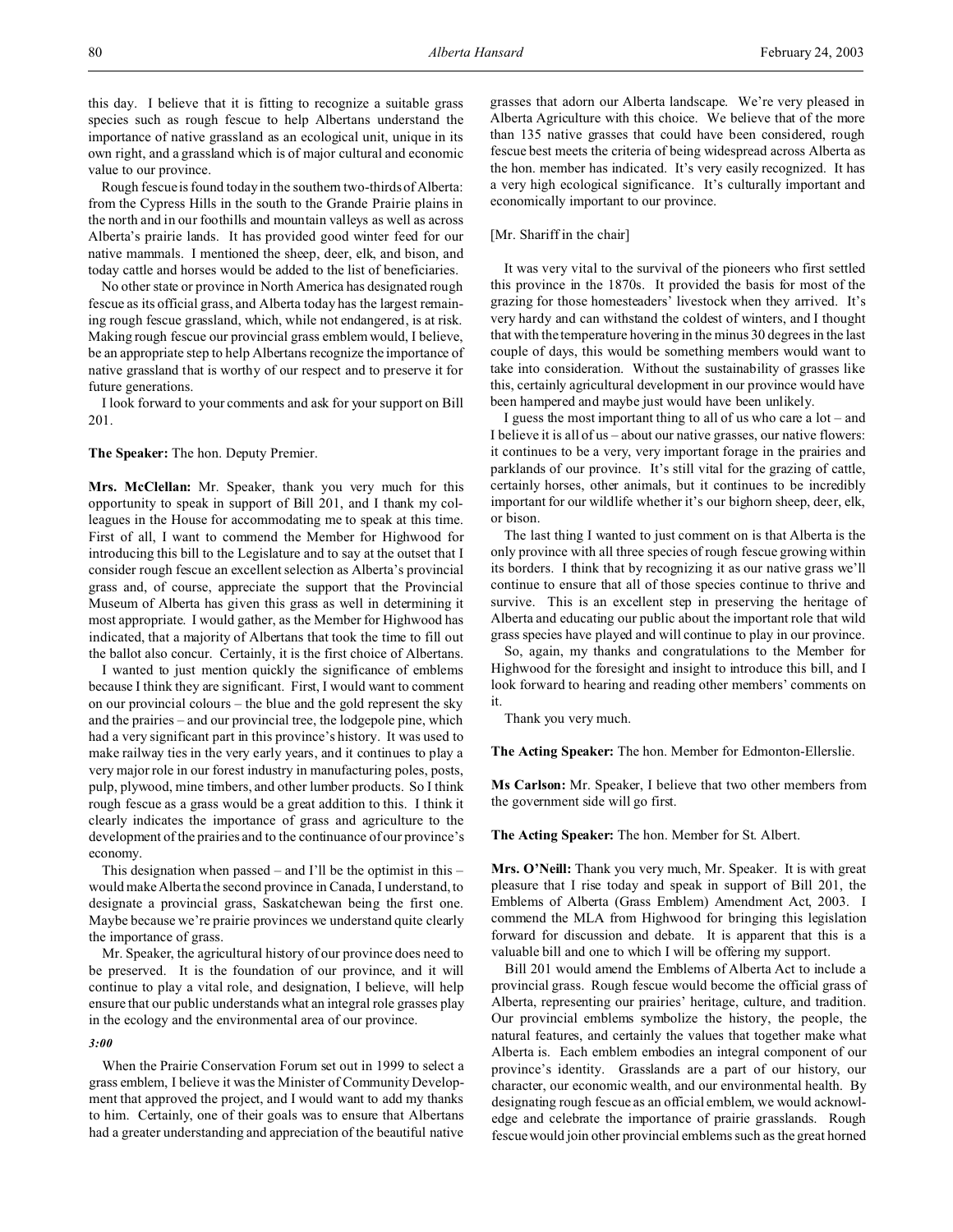owl, petrified wood, the lodgepole pine, the wild rose, and the colours blue and gold in symbolizing our province's heritage.

Mr. Speaker, with the passage of this bill Alberta would join Saskatchewan and several U.S. states in designating a provincial grass. Other jurisdictions have recognized the importance of having a symbol to reflect their history and culture and thus adopted provincial or state grasses as official emblems.

This province has over 135 different native grasses; however, rough fescue was chosen as the best candidate for a provincial emblem of Alberta. This grass represents our province's natural history, our province's role in agriculture settlement and development and economic importance, cultural significance, and historical heritage. While I recognize that this selected grass grows in only two-thirds of the province, Alberta is the only jurisdiction in North America that is home to all three subspecies of the grass. Designating rough fescue as our provincial grass would produce a very important benefit. It would lead to a heightened awareness of the importance that this native grass and native grassland species have had and continue to have on our province. The prairies are an extremely significant element of Alberta's past and present, and I believe that by officially recognizing rough fescue, we would indeed elevate the collective level of consciousness of Alberta's historical and cultural heritage.

Mr. Speaker, I would like to focus the remainder of my remarks on the importance of native grasslands to the Alberta prairie. The prairie is a fundamental aspect of our province's tradition, ecology, and heritage. The Alberta prairie grasslands as we know them were formed through geological processes in the course of millions of years. The prairie landscape has been and continues to be altered further by fire, flood, drought, wind, erosion, and even grazing. Each of these processes are dynamic and vary greatly in terms of time, space, and intensity. The alteration among these processes is a critical component of prairie biodiversity.

Eventually grass became the dominant vegetation of the prairies. Perennial grasses, various annual grasses, and many forbs thrive on the Alberta landscape. They have played a prominent ecological role in Alberta's past, and they continue to do so in the present. Prairie vegetation once covered over 14 percent of our province. Following the withdrawal of the glaciers, periods of drought caused many survival problems for the postglacial vegetation. The prairie plants grew complex root systems extending deep into the soil to find available water and nutrients. These deep-rooted grasses and drought-resilient plants prevailed to form the native vegetation of the land.

Mr. Speaker, our province is committed to the conservation of prairie grasslands. This government works in conjunction with other agencies to manage and preserve our native vegetation, while the conservation of prairie grasslands in community pastures relies on land managers, farmers, and ranchers who realize the value of and care for our natural prairie. Alberta's rural community has a deep sense of responsibility and stewardship towards the land, and this can be recognized through the passage of Bill 201. Designating rough fescue as the official grass of Alberta would heighten the awareness of our natural ecology. This designation would help to educate individuals about the importance of this grass species to our province. Albertans would develop a greater understanding and appreciation of native grasses. It is hoped that this could strengthen the efforts of conservation, preservation, and management of this vital ecological component of our ecosystem.

Our province's prairie grasslands are an integral part of our ecosystem, whose significance can be seen all the way from vegetation to consumer. Native grasses provide nutrition and sustenance for the livestock and wildlife that graze on the land. Rough fescue in particular has a high protein and digestible carbohydrate content. Therefore, it is in the interest of the ranching industry to assist in the preservation and management of our natural habitat.

An increased awareness of the values, significance, and importance of the Alberta native grassland and parkland ecosystem may arise from official designation as a provincial emblem. As a direct consequence such a designation could highlight land use management practices and productive strategies that sustain diverse ecosystems across the whole prairie and parkland landscape. Our province has one of the largest terrains of grassland in the world. It is only appropriate for the province to embrace an emblem reflecting this prairie component. Rough fescue symbolizes the natural diversity across the province, spanning from the flat plains to the rolling foothills to the pristine Rocky Mountains. Albertans need to ensure that our native prairie with its wild plants and animals survives in our province and is conserved for its intrinsic values from which this and future generations can benefit.

## *3:10*

Mr. Speaker, this provincial emblem would be more than just a grass. Indeed, it would be a symbol by which to acknowledge and reflect on the importance of our prairie heritage, tradition, and ecology. I strongly support this act and encourage all my colleagues to vote in favour of Bill 201, the Emblems of Alberta Amendment Act, 2003.

Thank you.

**The Acting Speaker:** The hon. Member for Calgary-Mountain View.

**Mr. Hlady:** Thank you, Mr. Speaker. The purpose of Bill 201, the Emblems of Alberta (Grass Emblem) Amendment Act, 2003, which I'm glad to have a chance to speak to this afternoon, is to designate a provincial grass. The species that has emerged as the favoured one is rough fescue.

The selection process for a provincial grass began in the fall of 1999 when the Prairie Conservation Forum took on the mission to get the government to designate a provincial grass. In April 2000 a group composed of individuals with expertise in native plants, range management, soil conservation, communications, and education was formed to spread awareness of and make the case for why Alberta should designate a provincial grass.

Alberta is graced with more than 135 different native grasses. The criteria used to select the five shortlisted species included widespread distribution throughout Alberta, ecological significance, cultural and social importance as well as economic importance. Furthermore, the grasses had to be attractive, easily recognized, and have socially acceptable common names. The five shortlisted provincial grasses, Mr. Speaker, included blue grama, green needlegrass, June grass, rough fescue, and western wheatgrass.

The goal, however, was to find the grass that best symbolized Albertans and our past. With this in mind the council left the final decision up to the people who knew best, Albertans. Over 2,000 Albertans from all over the province voted by mail-in ballot and email from January to April in 2001. Alberta already has six natural emblems: wild rose, great horned owl, bull trout, bighorn sheep, lodgepole pine, and petrified wood. Garnering 37 percent of the vote, rough fescue was obviously the choice of people across the province as the provincial grass.

The rough fescue is described as a characteristic native grass of Alberta's grasslands. Mr. Speaker, all classes of livestock, particularly horses and cattle, as well as bighorn sheep, buffalo, elk, and other wildlife certainly use the rough fescue as a main feeding source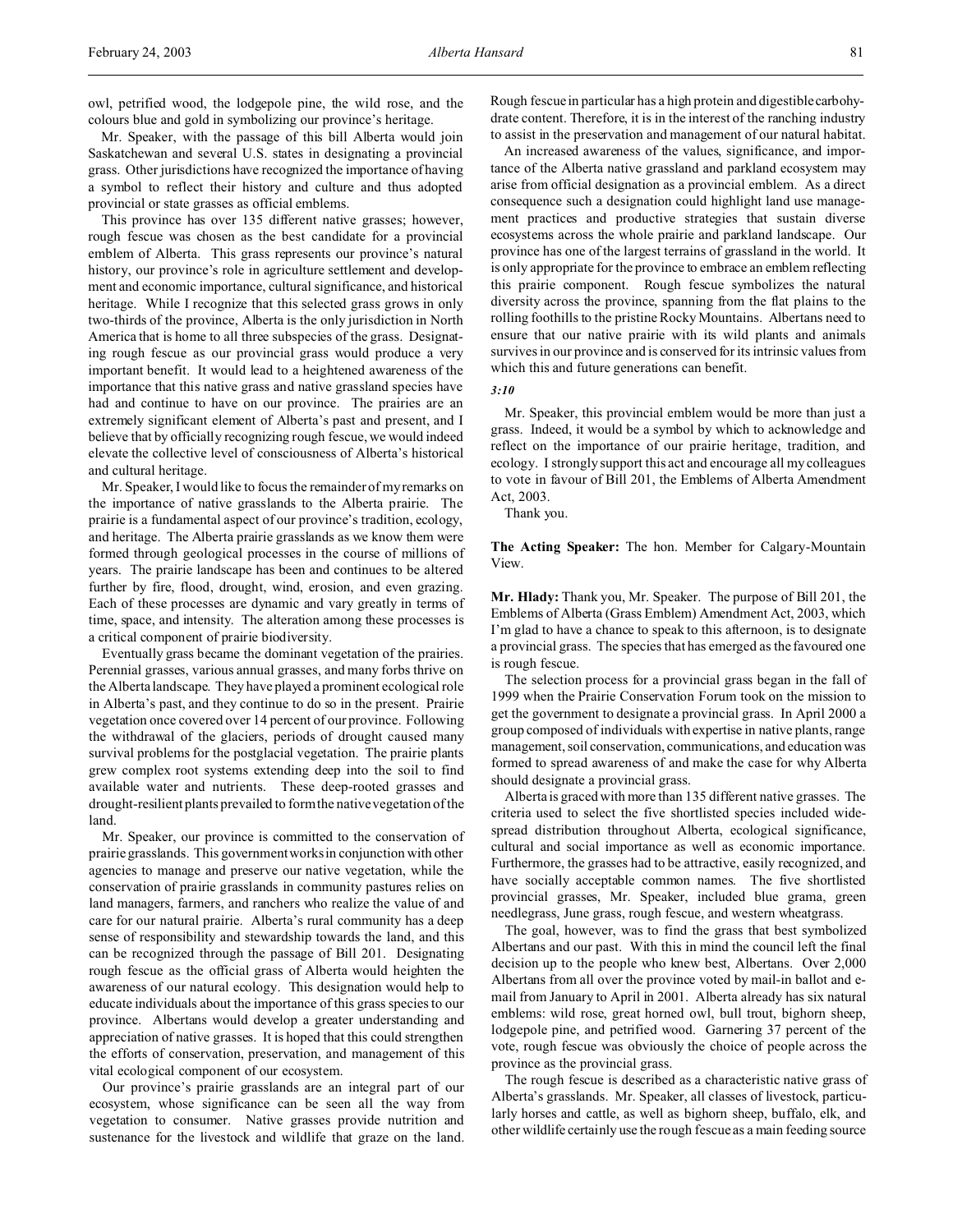through the year. It is grazed in all seasons and retains a considerable amount of nutritive value after maturity. Its high spring protein and digestible carbohydrate content is extremely valuable to many species. During the winter season snow becomes trapped in the large clumps that form at the base of the grass, moistening and softening the foliage, thereby allowing good winter utilization. Rough fescue is the ideal forage for livestock and wildlife during the winter months.

Alberta is the only jurisdiction where all three subspecies of rough fescue can be found. Aside from limited colour differences and flowering characteristics, there is little that sets the three subspecies apart from one another. In terms of geographical distribution, plains rough fescue is prevalent in west-central Alberta, foothills rough fescue can be in the foothills region of Alberta, and northern rough fescue can be located in the Rocky Mountains region. Recently I did a tour through the foothills region of Alberta and got to see some of the wonderful placings of the foothills rough fescue and the importance to the elk as they migrate through the foothills. Alberta has the largest area of rough fescue grasses in North America. Rough fescue has earned the nickname "the queen of grasses."

Mr. Speaker, what I'm giving to you now are some comments from Albertans who had spoken when they were choosing a grass, and one of the quotes was:

In the summer and fall, I have often admired the fragile blooms of [Rough Fescue], but not until this winter while cross-country skiing, did I appreciate the beauty of those heads in winter as well. Because we did not have a heavy snowpack, I happened across a patch of their dried, rusty gold heads, still standing tall and strong, reflecting delicate shadows on the sparkling snow below. Truly a beautiful sight.

Anyone who says that Albertans don't have a poet in them just doesn't know very many good Albertans.

Mr. Speaker, another Albertan mentioned, "We depend on it for late fall and early spring grazing for our cattle." "Rough fescue is a high production palatable forage. Excellent quality winter feed." Upon the arrival of European settlers in the 1870s rough fescue provided sustenance to livestock which in turn provided food and income for the homesteaders. As agriculture and ranching grew in significance to Alberta, rough fescue played a major role in allowing ranchers' herds to survive the harsh winters in the early years. In the early stages of ranching there were no feedlots available at which ranchers could buy feed. Ranchers relied strictly on fattening their herds through open-range grazing from late spring to early fall. Doing so ensured that the herd would survive the harsh temperatures and the lack of grazing opportunities during the winter season.

Rough fescue has had the ability to adapt to the natural fluctuations in our prairie ecosystems. Rough fescue, however, does not have the ability to survive the changes initiated by man. The biggest change to the prairies since the 1880s is the change from native grasslands to cultivated crops, Mr. Speaker. It's well known that about 4 percent of the land, especially in southern Alberta, which is irrigated produces 20 percent of the crops here in Alberta. It's wonderful effectiveness, but at the same time we have lost some of our native grasslands to this. Lush grasslands were changed into crops to support human and livestock consumption. Researchers estimate that only about 20 percent of Alberta's prairie parkland region is in a condition which approaches its native state.

Allowing livestock to overgraze the land causes grass to not grow back as it would have had it been left alone for a sufficient period of time. Also, urban development, oil and gas development, and road construction have all played a part in the decline of our native grasses. New practices in range management are keeping grasslands healthier, however. There is a growing consensus among ranchers, ecologists, and biologists that native grasses are tremendously

important for ranching, the environment, and our economy.

Mr. Speaker, Bill 201 will ensure that rough fescue will remain an integral part of our great prairies and grasslands. Rough fescue is rooted in the land. Its roots can extend from four to six feet into the soil. The high nutritional value of rough fescue is due to its ability to dig deep and find the nutrients and resources and bring them to the surface. Rough fescue is a beautiful grass, tall and sturdy. It survives the winds of southern Alberta and stands ready to provide for another day. The spirit of all Albertans can be seen in rough fescue: strong and resilient, providing for each other through the riches that have been bestowed upon us by the land we live on, proud of our province and its people.

Mr. Speaker, I'm glad to support Bill 201, and we can proudly proclaim that we are as Albertans rooted in this land as well. Thank you very much.

**The Acting Speaker:** The hon. Member for Edmonton-Ellerslie.

**Ms Carlson:** Thank you, Mr. Speaker. It is my pleasure to rise this afternoon and support Bill 201, Emblems of Alberta (Grass Emblem) Amendment Act, 2003. It's nice anytime in this Assembly when we see issues of the environment and particularly the sustainability of the environment taking the forefront in discussion. Certainly, designating a grass and designating this particular grass gives us a focus on the importance of taking a look at the competing interests we have in this province at this time and recognizing how important the environment can be.

There is quite a bit of pressure on this particular grass, as there is on all regions of this province that are under environmental pressure, to be sustainable in the long run. This particular grass is a very hardy grass and is persistent, but under heavy grazing pressures or other kinds of frequent disturbances it also can become extinct or hard to cultivate. This grass grows on black, fertile soil, and it's, of course, a habitat preferred for cultivation in this province, so it's gone from much of the former range in central Alberta, particularly on the more level areas. Also, because it grows on fertile, black soil, it's under pressure from development, be that residential, urban kinds of developments or commercial developments, because we tend to populate those areas that have been successful in the past as farming areas. That also causes, then, fragmentation of the areas with roads and subdivisions, and it makes it susceptible to invasion by nonnative species.

### *3:20*

Having said all of that, this is a perfect time to take a look at protecting this kind of grass, and designating it as one of the emblems of Alberta is a good way to do that. We do have some challenges facing us in terms of being able to keep this grass available and sustainable over the coming generations since we have had more than two-thirds of mixed prairie grassland regions being destroyed by cultivation. So the challenges that we see, really, as Albertans are to be able to commit to sound stewardship of the remaining grasslands so that this can be a living emblem forever in our province and to restore this rough fescue to lands where humancaused disturbances have resulted in the elimination of it or a significant decline. By doing that, we will contribute to the sustainability of ecosystems throughout the province. Grasslands are a basic building block for the sustainability of animals and other kinds of habitat.

So this is a timely time for this bill to come forward. It is a nice kind of legacy for this member to have in terms of all the kinds of good work he's done in this Legislature over the years, and we are very happy to support it.

Thank you, Mr. Speaker.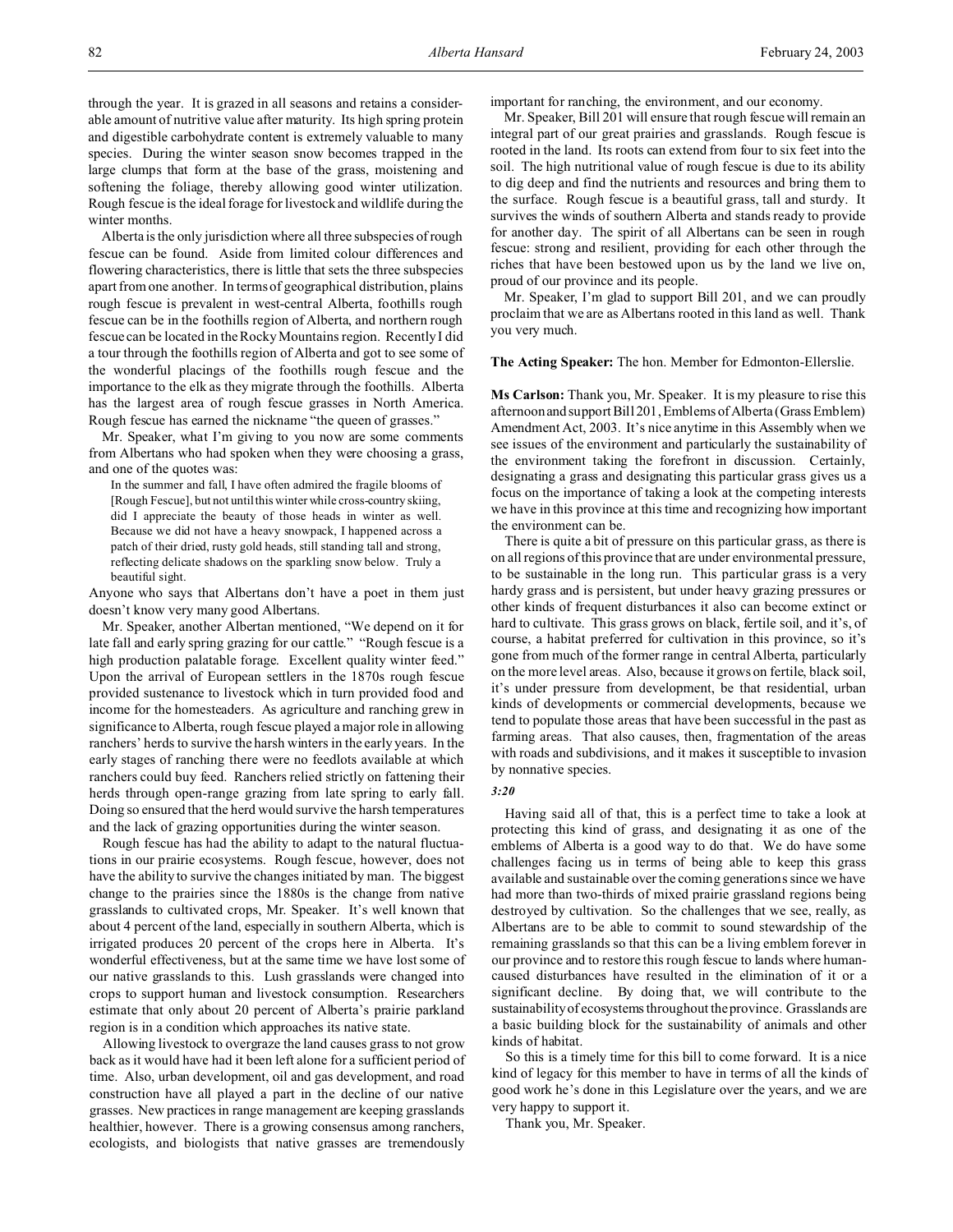**The Acting Speaker:** The hon. Member for Lac La Biche-St. Paul.

**Mr. Danyluk:** Thank you very much, Mr. Speaker. I am very pleased to have the opportunity to join my colleagues in support of Bill 201, the Emblems of Alberta (Grass Emblem) Amendment Act, 2003. I believe that this bill is extremely important to our province. Our provincial emblems help us define who we are. They symbolize our past, where we've come from, and allow us to see ourselves as we are today so we can see our path into the future. While Alberta has other natural heritage emblems, none symbolizes the importance of the prairies and agriculture to the province as the provincial grass emblem, and to me the rough fescue is the best grass to symbolize our province.

The gold heads of the rough fescue, standing tall, waving in the wind with roots that are deep, tenacious, and adapted to our prairie climates, reflect the heart and grit, the strength of the province and our people. Rough fescue was vital to the survival of those who settled Alberta, providing the basis for grazing when homesteaders first arrived. When people came to the prairies, it was because the grasslands offered the sustainability that the settlers needed for their livelihood. When my grandfather and before him my great-grandfather homesteaded here, the grassland was the stability of the family. It was essential to the development of the rural landscape.

We would most likely not have been able to sustain agriculture without the existence of rough fescue. It was extremely valuable as pasture grass for cattle and winter forage for wild animals. Due to its high nutritional value year-round, rough fescue has remained the most important forage on the prairies. In the same way, Alberta's and Canada's agriculture and agri-food sectors have been and continue to be key contributors to the high quality of life enjoyed by citizens across our province and country. I believe agriculture is our most important renewable resource and a major contributor to our economy in Alberta. I really believe that the longevity of agriculture on the prairies has a direct correlation to our stewardship of the land and the grasses.

Our challenge as the province continues to grow and prosper is to find a balance between economic growth and environmental protection. In many areas of the province we have changed the landscape and the ecosystems from native grassland to cultivated crops. As well, stop for a moment to consider the volatility of the grasslands in a drought. We have to be exceptionally cognizant of how fragile this resource is and how important it is to nurture it, to protect it, and to look after it for the security of our future as Albertans.

As Dr. MacEwan wrote in 1969, "I believe I am an integral part of the environment and, as a good subject, I must establish an enduring relationship with my surroundings. My dependence upon the land is fundamental." He also said, "I believe the biggest challenge is in being a helper rather than a destroyer of the treasures in nature's storehouse, a conserver, a husbandman, and partner in caring for the Vineyard." As a farmer and a rancher I have been dependent on the land for my livelihood and know firsthand the benefit and the value of living in harmony with the land.

As in so many areas, the successful balance can only be reached with the involvement of all partners: government, business, and the public. New practices in range management are keeping grasslands healthier, and I think that this legislation is an excellent complement to these efforts.

Designating rough fescue as our provincial grass emblem will raise awareness about the importance of Alberta's native grasslands. It will provide opportunities for Albertans to develop a greater understanding of and appreciation for the ecology of native grasses, the grasslands, and their cultural and economic importance. Alberta's grasslands are an important part of our heritage. They are so vital to the survival and existence of our agricultural industry. They are also a source of rejuvenation for our spirit, maintenance of our soul, fulfillment of our hearts, and enhancement of the beauty of our province.

By contributing to our evolving knowledge of the value of our grasslands, Bill 201 will help ensure that this precious natural resource is maintained and enhanced for generations to come. Then and only then will we be able to echo Dr. MacEwan when he wrote, "I am prepared to stand before my Maker, the Ruler of the entire universe, with no other plea than that I have tried to leave things in His Vineyard better than I found them."

Thank you, Mr. Speaker.

#### **The Acting Speaker:** The hon. Member for Edmonton-Mill Woods.

**Dr. Massey:** Thank you, Mr. Speaker. I, too, am pleased to support Bill 201, Emblems of Alberta (Grass Emblem) Amendment Act, 2003. The Member for Highwood, who brought the bill forward, along with a number of other speakers has made the case for choosing rough fescue very well. It's interesting because the selection of rough fescue joins a long list of other emblems that this Assembly has adopted in the past, and that includes the bighorn sheep, petrified wood, the bull trout, the wild rose, the great horned owl, the lodgepole pine, along with the tartan and the flag of the province and, of course, the very first emblem, our coat of arms.

*3:30*

The last few selections have gone fairly unchallenged. I note with interest that there was a vote on the choice of this grass, and rough fescue was the choice, but in the past some of the emblems chosen by the government have been challenged. It was right at the beginning, when the province was first instituted, in 1907, when the first Premier, a Liberal Premier, Rutherford, put forward a proposal for our coat of arms. In petitioning the Crown, they described it as "azure [in a] range of snow mountains with blue green coloured foothills, to a lighter green prairie into a golden wheat belt." This was based on a design that Mrs. MacCully from Lacombe had put forward, and it wasn't received very well by the College of Heralds in London. Initially they were quite critical, calling it "of the poorest class of heraldry" and indicating that it was inadmissable.

The road to emblem-naming since then thankfully has been much easier, and we've been able to change the provincial coat of arms over the years without similar interference or concern, as we have our flag. In 1967 the government proclaimed the official flag of Alberta, settling on the arms with a background of royal ultramarine blue, which was said to represent our unpolluted skies. In 1980 the government sought to beef up the coat of arms for the 75th anniversary of the province by adding a pronghorn antelope and some wild roses. They added the pronghorn antelope because Manitoba had already taken the buffalo.

I guess the point I'm making, Mr. Speaker, is that the selection of an emblem, something that stands for our province, is an important piece of work. In the past there's been a lot of time and effort put into choosing and bringing forward proposals, much as there is for this proposal, and I congratulate the individuals and the associations that have been involved in putting forward the proposal we have before us today. As I said, I'm pleased to support the bill that we have in front of us.

I think that with those comments, Mr. Speaker, I'll conclude. Thank you.

**The Acting Speaker:** The hon. Member for Cardston-Taber-Warner.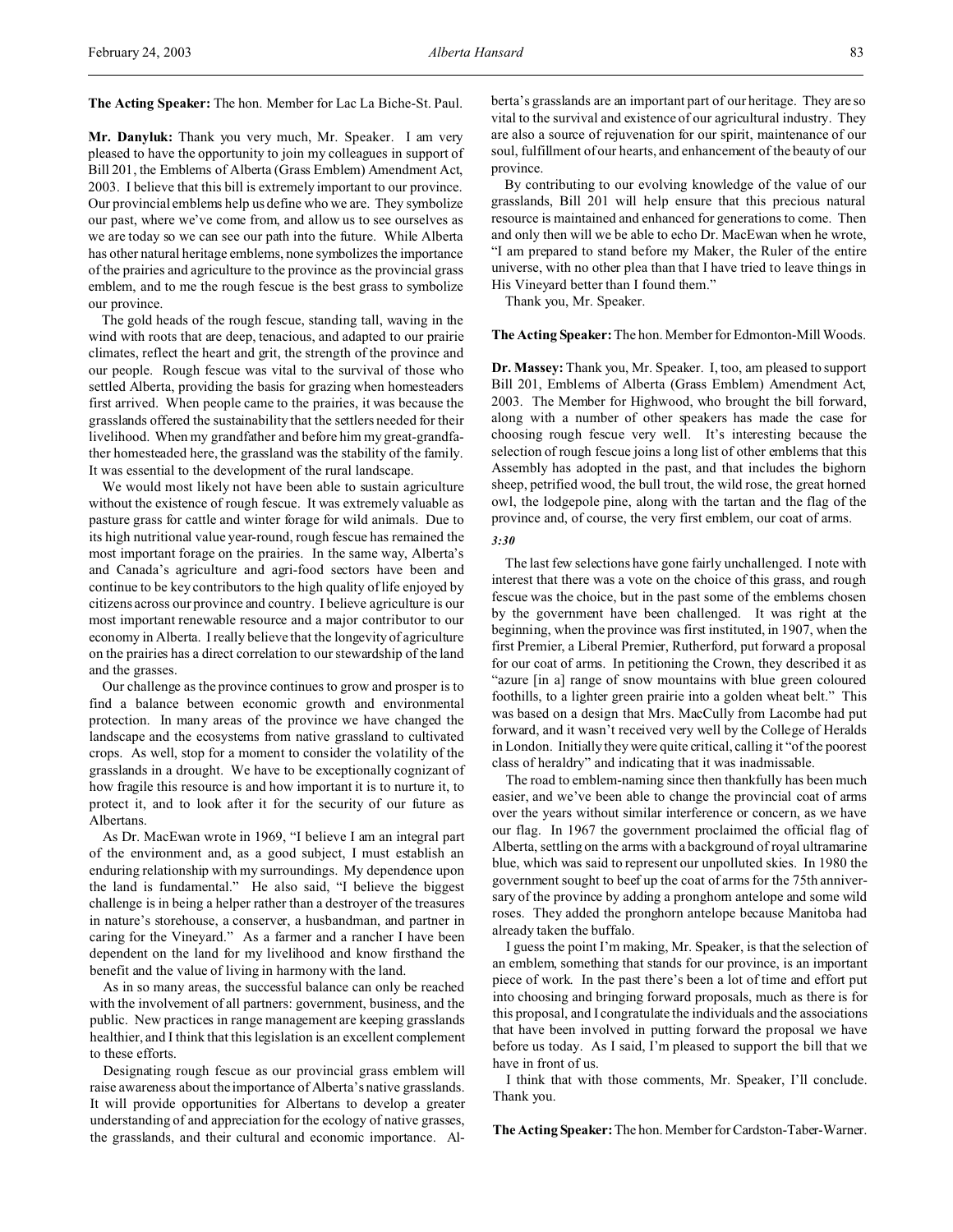**Mr. Jacobs:** Thank you, Mr. Speaker. Certainly pleased today to rise and participate in the debate on Bill 201, the Emblems of Alberta (Grass Emblem) Amendment Act, 2003. I would like to note that as a third-generation rancher in southern Alberta whose grandparents came to that area about 1900, I certainly appreciate the importance of good grass and can tell all hon. members that without grass, ranches do not succeed. I've often tried to visualize in my mind the stories my grandfathers told me as a child, where they rode into that country and all they could see was grass up to their stirrups. That must have been a great sight and something that those of us who live today will never be able to see.

I think it's important, Mr. Speaker, that a society recognize the historical significance of its past. Therefore, I think it's important that we do this remembrance of this important grass to our history and our heritage. So I would like to take a moment and express gratitude and appreciation to the hon. Member for Highwood for all the effort he has put into making rough fescue our province's official grass.

Like all the official symbols of the province of Alberta the recognition of rough fescue as our provincial grass is as Albertan as the wild rose flower, the big horn sheep, or the lodgepole pine. Each of these emblems depicts a significant piece of our heritage and exemplifies our rich diversity and history. Although critics may dismiss the process of choosing rough fescue as the official grass of the province, it was in fact a process that involved the contributions of many, many Albertans. Mr. Speaker, I believe it's important to note that the hon. Member for Highwood facilitated this democratic process of choosing rough fescue through the Prairie Conservation Forum. This process included the participation of all Albertans in choosing rough fescue as a potential addition to our provincial emblems. It truly exhibited the great process of democracy we have come to hold so dear to our hearts in this Assembly.

Provincial emblems represent more than simple mementos for promoting a particular piece of our province. Provincial emblems are a special way of showing both the citizens of Alberta and the visitors to Alberta what our province is about. Nowhere, Mr. Speaker, is this more evident than with the long history of rough fescue and its importance to our agricultural community. Ecologically it would be hard to argue for a better grass to represent Alberta. Rough fescue has a wide geographic range in Alberta, covering the foothills, the montane, and the prairie regions of the province. The grass known as rough fescue consists, as others have said, of three closely related species that have between them adapted to the diverse habitat found in Alberta. Of all the western provinces only Alberta has all three rough fescue species within its boundaries. This is truly an Alberta grass.

Agriculture has been the backbone of our economy for over a century now, dating back to well before our province had its inception. Long before the oil and gas industry ruled the economic landscape here, agriculture was the leader that provided the majority of our families in Alberta with a living. As the dominant grass occurring in many first-settled areas of Alberta, rough fescue played an important role in agricultural development. Not only did it provide critical winter feed for livestock, but it ultimately sustained pioneering farms and families from the hardships incurred during the settling period.

The prairies of southern Alberta were viewed as a barren, hard, and lonely landscape by many settlers who arrived here in the 19th century. To many European immigrants the prairies provided a stark contrast to the seemingly more hospitable environment of their homeland, but the settlers also saw the prairie as a land of opportunity, a wilderness frontier which had to be tamed. These early perceptions of the prairies have significantly influenced the formation of many positive societal attitudes about acceptable human interactions within the prairie landscape and its value to us as Albertans.

Mr. Speaker, Albertans have long held a strong spiritual and philosophical value toward the prairies and rough fescue as an integral part of these core values, the values of family, community, and deep sense of heritage. The Alberta prairie landscape is a part of our cultural history and a significant aspect of our Canadian identity. Many aboriginal people and farmers and ranchers who live in close contact with the prairies have strong emotional ties to the land and its creatures. They feel a responsibility to be good stewards of the land. People who are highly dependent on the land for their livelihood inevitably come to realize the benefit and value of living in harmony with the land. The prairies are a source of aesthetic pleasure, and certainly rough fescue contributes to that appeal. Some people find beauty and inspiration there. It appeals to their eyes, hearts, minds, and imaginations and inspires writings and works of art. Just knowing that there are still native prairies provides an intangible though powerful source of spiritual refreshment. For people seeking escape from urban life, the prairies provide opportunities for solitude and reflection, a retreat where one can experience the natural world.

Some people believe that prairie species and the prairie ecosystem have an intrinsic right to exist in the same manner as other species and natural communities. Therefore, it is important for the province to recognize rough fescue as one of our provincial emblems and protect this vast prairie resource with extreme care and diligence.

#### *3:40*

As well, Mr. Speaker, beyond the social and philosophical value of the prairies and the habitat that it supports, the prairies of Alberta also hold a scientific and biological value. As one of the major ecosystems of North America the prairies are rich in biodiversity and genetic resources. Drought, grasshoppers, infestations, prairie fires, floods, and other natural processes have dramatically altered the landscape over a period of many thousands of years. Although it has experienced significant pressure and change, the prairie ecosystem as a whole has survived. Prairie species have at different times either flourished or have had to cope with population declines. Species that were uniquely adapted to the prairies were able to survive and pass on their genetic code to a new generation.

In our recent past human use and development of the prairie has resulted in the decline or demise of several plant and animal species. As a result, many people are concerned about human activities that lead to the extinction of prairie species. Bill 201 speaks to these concerns, Mr. Speaker, and highlights the importance that we place on our prairie resources. Because we know so little about how complex ecosystems work, we don't fully understand the function and value of individual species within the larger prairie ecosystem. We have only recently come to realize that it's wise to conserve as much of the planet's genetic material as is possible both to perpetuate natural systems and to provide future benefits to the human race. This is particularly true in our technologically advanced society, where research in genetic manipulation and the development of new hybrid species have progressed rapidly, leaving many ethical questions unanswered.

A large number of useful hybrid species have been developed from native grasses. Studies have shown how native prairie plants may be more efficient at soil erosion control, nutrient recycling, nitrogen fixation, and keeping insect and weed species under control than tame grasses and other crops. Native rangeland, with its broad diversity of plant life, including rough fescue, may have greater value as cattle feed than hybrid barley, corn, and forage crops, all of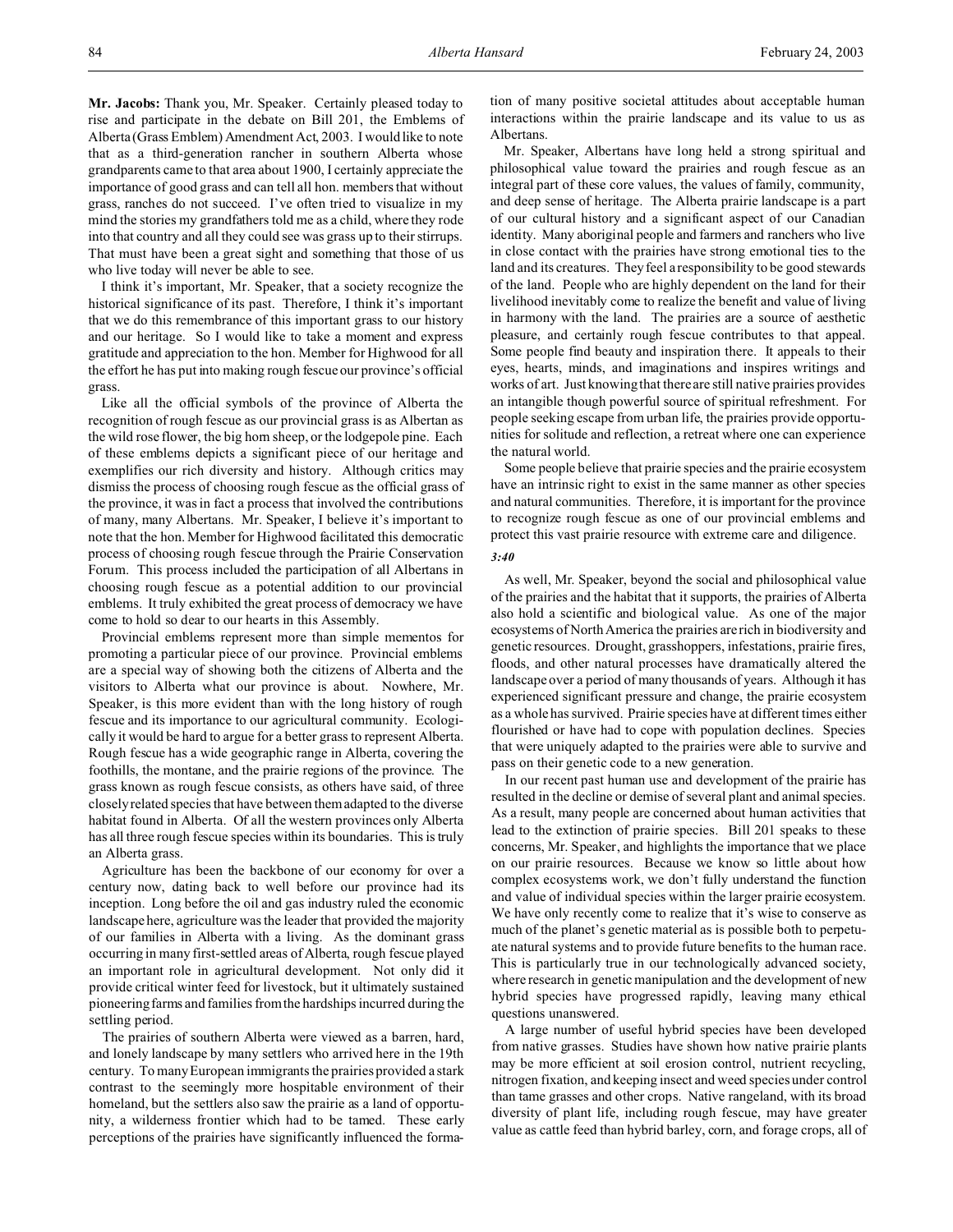which are grown predominantly as a single monoculture crop. Recent studies have shown that cattle which are finished for market on native grass rather than on domestic feeds produce meat with a higher conjugated linolenic acid content. Conjugated linolenic acids are antioxidizing and anticarcinogenic agents which are important to human health.

Mr. Speaker, with the recognition of rough fescue as the official provincial grass, it is in the province's interest to protect its native landscape and one of its provincial emblems from extinction. The economic and social value of the prairie landscape are also significant assets that are an important part of our economy.

## **The Acting Speaker:** Hon. member, you've run out of time. The hon. Member for Edmonton-Gold Bar.

**Mr. MacDonald:** Thank you very much, Mr. Speaker. I rise this afternoon to participate as well in the debate in second reading of Bill 201, Emblems of Alberta (Grass Emblem) Amendment Act, 2003. After listening to the previous hon. members of this Assembly in their endorsement of this legislation, it is certainly noteworthy. It is noteworthy that this Assembly would consider another symbol for this province with our centennial coming rather quickly, in another two years, that we would initiate an official grass from a field of five.

As I see here, we have an election of the rough fescue grass as our native grass. Also under consideration was the western wheat grass, the blue grama grass – and it's interesting to note that that's already designated in two states of America: Colorado and New Mexico – the green needlegrass, and it was not designated anywhere else. The June grass was overlooked by the electorate in this case, and perhaps the hon. Member for Highwood, who introduced this legislation, could in committee update us on the balloting that occurred at the Prairie Conservation Forum on the second floor of the Provincial Building in Lethbridge. The June grass, interestingly enough, grows all over the province. The rough fescue grows in an area, oddly enough, if you were to look at the map of Alberta, running east and west to as far north, maybe a little further north, as the town of Grassland, maybe Wandering River, maybe a little bit further. That's the range north of the rough fescue, but it is interesting that the June grass would grow all over the province. In the balloting that occurred, I for one would have an interest in just how many ballots were received, and was it the overwhelming choice of those who took the time out to participate to make the rough fescue our latest provincial symbol?

Now, Mr. Speaker, when we think of setting aside a grass like this and if it's going to be a special plant or a special grass, then are we also going to set aside a specific area where future generations can see this? The hon. Member for Edmonton-Ellerslie has suggested that it grows in a lot of different areas. It grows in a lot of places that are already protected, but the hon. member also spoke about special places designations and the fact that we are statistically underrepresented in special places allocations for grasslands. Perhaps at some point in the very near future I will be surprised by this government, particularly in light of the rather loud debate that went on last fall regarding the Kyoto protocol, that this Assembly will entertain the legislative proposal that we will set aside additional grasslands for future generations not only to enjoy but also to study. I think this is very important.

One only has to look at the fact that the Athabasca Glacier in the 100-year time frame that this province has existed has shrunk by two-thirds in volume. So not only would the notion that we would be willing to set aside areas for future generations to enjoy and study be notable, but I think it would be a step in the right direction as far as public policy is concerned. We have to realize that this province is not an isolated island. We are members not only of the North American community but also the world community, and what we do here at a local level as far as conservation impacts everyone. Everyone. Mr. Speaker, we certainly are a member of the global village.

When you look at this bill, I think it's a good idea. We have certainly the rough fescue as it was described earlier in the opening remarks by the hon. Member for Highwood. Yes, there are three different types. There are northern, the foothills, and the plains rough fescue. It needs to be recognized, and it needs to be protected, and I think this is a good first step.

Thank you, Mr. Speaker.

*3:50*

### **The Acting Speaker:** The hon. Member for Grande Prairie-Smoky.

**Mr. Knight:** Thank you, Mr. Speaker. It is indeed an honour to rise today and speak on behalf of the Emblems of Alberta (Grass Emblem) Amendment Act, 2003. Again I want to start by thanking the hon. Member for Highwood for his efforts to adopt a new emblem that all Albertans can be proud of.

From the members who have spoken before me we have heard of the importance and the qualities of rough fescue in Alberta. I'd like to shift gears a little bit, Mr. Speaker, and talk about the selection process through which rough fescue was selected as the candidate for our provincial grass. Before I tell you about the selection process, a few words about the network that put the selection process together.

The Prairie Conservation Forum, Mr. Speaker, made up of 27 nongovernmental organizations and 20 provincial and federal bodies, played the lead role in setting up the selection process. The forum is a broad voluntary coalition representing agricultural groups, conservation groups, land and resource management organizations, federal and provincial agencies, industry, and academia.

- The Prairie Conservation Forum has three broad objectives:
- 1. develop and implement broad strategies and focused initiatives for conserving native prairie ecosystems;
- 2. encourage information exchange among member organizations; and
- 3. raise public awareness about management issues pertaining to prairie landscapes, habitats and species.

The Prairie Conservation Forum typically meets three times a year – January, May/June, and September – in various locations within the prairie and parkland areas of Alberta. A steering committee meets between meetings to review and ensure implementation of actions agreed upon at the previous meetings and to plan the meetings. All forum meetings are open to the public.

Mr. Speaker, the Prairie Conservation Forumplays an integral role in creating awareness and preservation of Alberta's ecology. Its goals and the way it conducts its business are commendable. Some notable accomplishments of the forum include the development, publication, and implementation of two Alberta prairie conservation action plans, 1996-2000 and 2001-2005, which focused on conservation of biological diversity in prairie and parkland Alberta.

The forum also promotes education and awareness in the area of prairie conservation targeted at landholders, decision-makers, industry, and the public using various media, including a web site, brochures, displays, pamphlets, posters, writer kits, conferences, and speaking engagements. The forum has developed a university course, topics on prairie conservation, which has been offered as a senior seminar course by the department of biological sciences at the University of Lethbridge since 1998. The Prairie Conservation Forum has also established a proposed national wildlife area at Canadian Forces Base Suffield that resulted from discussions initiated by the Prairie Conservation Forum.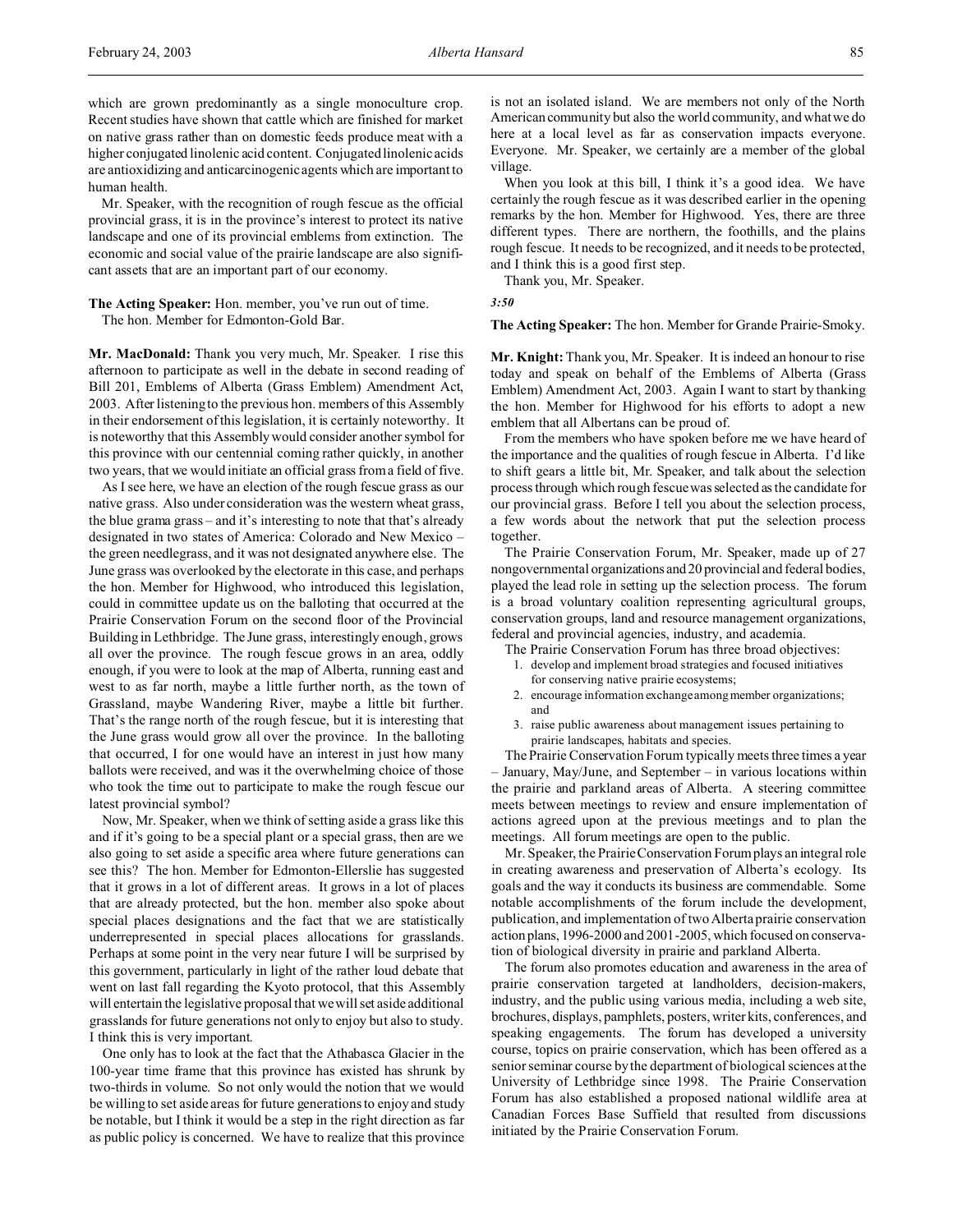Mr. Speaker, it is obvious by this list of achievements that the Prairie Conservation Forum is dedicated to the preservation of Alberta's natural landscape while acknowledging the economic realities of the 2lst century. It is for these reasons that the Prairie Conservation Forum was the perfect organization to conduct the selection process of the provincial grass.

In the fall of 1999 the forum initiated a project to select a provincial grass emblem for Alberta. The purpose of the project was to choose an official symbol of our prairie heritage and of the prairie as home for many Albertans. The process of selecting and officially designating a provincial grass, according to the Prairie Conservation Forum, would help Albertans to better understand and appreciate the ecology of native grasses and grasslands and their cultural and economic importance. The concept was approved in February 2000 by the provincial Minister of Community Development. In April 2000 a provincial grass working group was formed, comprised of several experts in native plants, range management, soil conservation, communications, and education whose organizations were represented on the conservation forum. The work of the provincial grass group was facilitated by the Alberta Native Plant Council's representative on the forum. The Society for Range Management served as the financial administrator, and as of December 2001 over 500 volunteer hours had been devoted to the project. A grant of \$5,000 from the Sport, Recreation, Parks & Wildlife Foundation helped to cover the costs, and there were generous contributions of photographs and artwork.

Of more than 135 different native grasses in Alberta the prairie members selected five to be shortlisted for consideration as a provincial grass: blue grama grass, green needlegrass, June grass, rough fescue, and western wheat grass. Among the characteristics shared by the shortlisted grasses, we find that they're widespread in Alberta and easy to recognize. Mr. Speaker, all of them are highly ecologically significant, specifically with regard to dominance, wildlife use, or at-risk status. Moreover, the five grasses are culturally significant and have great traditional and horticultural uses. They are also economically important, providing forage and use in reclamation.

An attractive colour brochure was developed profiling the five species and providing information on grasslands in Alberta. Media releases inviting all Albertans to participate in selecting a grass were distributed through the province from January to April 2001. Articles appeared in numerous magazines and newspapers, and several interviews with working group members aired on radio and television. Information on candidate species was posted on the conservation's web site, and over 8,000 brochures were distributed to some 40 Prairie Conservation Forum member organizations, schools, 4-H groups, interpretation centres, relevant academic institutions, MLAs, and the general public upon request and through government offices. Brochures were also made available at several conferences on agriculture, environment, and education.

After this thorough and democratic selection process,Mr.Speaker, an overwhelming choice for our provincial grass was rough fescue. Over 2,000 Albertans from many parts of the province voted by mail-in ballot and e-mail between January and April 2001. Rough fescue received 36 percent of the vote cast, with June grass coming second at 28 percent. Reasons given by Albertans for choosing rough fescue as a provincial grass were that it is an attractive and sturdy grass providing nutritious food for grazing wildlife and livestock in winter and summer and that it is an indicator of wellmanaged rangeland. Other reasons were that Alberta is the largest area of rough fescue grassland anywhere in North America; rough fescue grasslands are at risk; and, lastly, rough fescue is not designated elsewhere as a provincial or state grass. At the moment

Alberta has six natural emblems: the wild rose, the bighorn sheep, the great horned owl, the lodgepole pine, the bull trout, and petrified wood. And I surely can relate to that in this room. Given that Alberta is a prairie province, I believe it is appropriate that Alberta have an official grass emblem, just as most other Great Plains provinces and states do.

### *4:00*

It is clear, Mr. Speaker, that the selection process that brought rough fescue forward as the nominee for a provincial grass emblem was complete, fair, and democratic. I would like to take this opportunity to thank the Prairie Conservation Forum for all the hard work and dedication in this matter. Alberta is culturally, ecologically, and economically rooted to the prairies. A provincial grass will reaffirm our prairie heritage to Albertans. For this reason I urge all my colleagues here today to support this bill and help create an emblem that bonds present and future generations of Albertans to our prairie character.

Thank you, Mr. Speaker.

### **The Acting Speaker:** The hon. Member for Medicine Hat.

**Mr. Renner:** Well, thank you very much, Mr. Speaker. I'm very happy to have an opportunity to rise today and speak to this bill. Interestingly enough, I had originally indicated that while I was supportive of the bill, I told the member that's bringing forward this bill, the Member for Highwood, that I probably would not be available to speak. However, given that there is time and we've had a lot of discussion on this bill, I thought I would take the opportunity given to me to just make a few comments on the bill.

First of all, I think it's appropriate, although I'm a city boy through and through, that I have an opportunity to discuss this bill, given that the area I live in is often referred to as the grasslands area. The city of Medicine Hat is located within shortgrass everything: we have Short Grass Ranches; we have Shortgrass Library System. We have all kinds of reference to our prairie heritage. Mr. Speaker, I live in the city of Medicine Hat with manicured lawns and don't have access to a whole lot of wild grass. On the other hand, I live in an area where many are very much cognizant of the importance of wild grass in our heritage and the tremendous way that the natural grass has contributed to the development of not only southeastern Alberta but, really, all of Alberta. So I'm very pleased that the member has brought forward this bill and proposes to signify one of the grasses of Alberta as a provincial emblem.

Mr. Speaker, let's talk just a little bit about the process. As members of my caucus certainly are aware, I have been critical at times of the private member's bill process. Frankly, I believe that there are times when we have passed bad legislation in this House through private members' bills because there has not been ample opportunity for the member to do sufficient research, there hasn't been ample opportunity for the public to be sufficiently knowledgeable about what is being proposed in a private bill, and I think, probably most importantly, there have not been sufficient resources available to individual members to consider the long-term ramifications that passing a law, that has exactly the same law as every other bill that's introduced in this House, may or may not have on the future of Albertans. In this particular case, I'm very pleased and happy to say that none of the aforementioned concerns apply.

The member has taken a tremendous amount of time and diligence in consulting with various stakeholder groups. The process by which we have selected the grass, the rough fescue grass, has been well documented by others in their debate this afternoon, so I won't get into that, but there has been ample opportunity for the public to have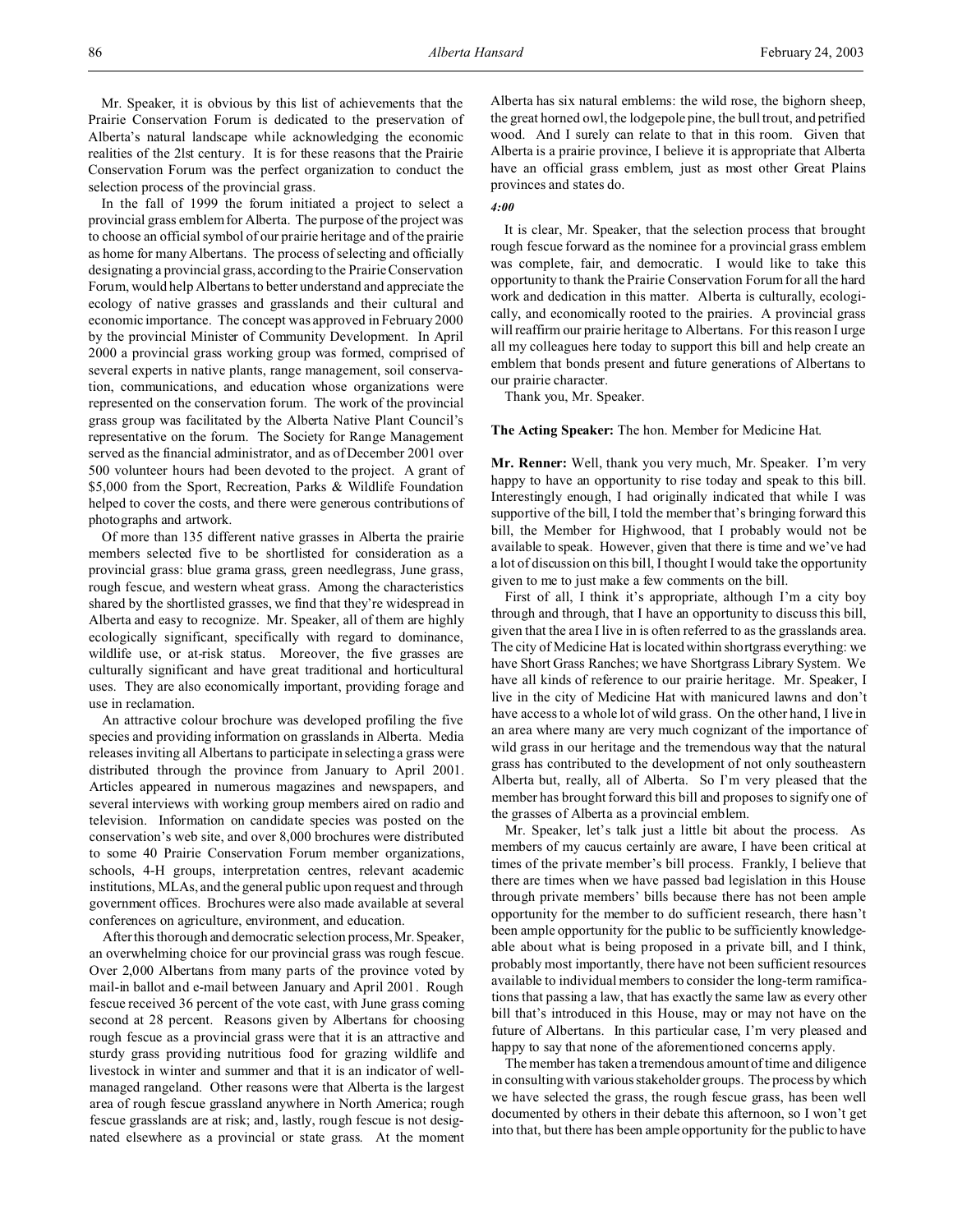input into this. From a point of view of long-term ramifications, the nature of this bill is such that I don't think that 10 years from now we're going to come to regret dealing with this issue in this House. After all, Mr. Speaker, designating a grass as a provincial emblem is a significant event in this House, but it's probably not a lifechanging event for most Albertans. So I have absolutely no difficulty. In fact, I am very pleased to support the bill this afternoon.

Now, some have said that rough fescue, perhaps from the perspective that it is not native and does not grow in all parts of the province, should not have been chosen. However, I'd like to point out to all members that we have an emblem in Canada that all of us hold very near and dear to our hearts, and that's the maple leaf. I'm not sure that I've seen too many maple trees growing in this part of the world either. That doesn't mean that that emblem is not important and is not a significant emblem for our nation, Canada. In much the same way, fescue, for all of the various reasons that others have spoken to this afternoon, makes a very, very logical grass to use as a provincial emblem. We've heard about the longevity of the grass, the fact that the grass has deep, deep roots and can survive droughts and makes the best use of snow in the winter. All of these various factors, I think, speak well of the way that this grass mirrors in many ways the long roots that Albertans have in this province.

Mr. Speaker, I want to also spend just a little bit of time talking about some of the groups that have been involved and acknowledge the fact that, in addition to the Member for Highwood, a number of other groups have been instrumental, I think, in bringing this bill forward and, in fact, staying in touch with the MLAs. I have had contact with a number of groups, and I congratulate them and thank them for being involved in the process, in particular the Prairie Conservation Forum, which was instrumental in the process in dealing with the discussion related to the initiation of a grass emblem and then following through, with the assistance of a number of people and organizations, to eventually choose the winner, which is rough fescue. I think it's a tribute to that organization and to all of the naturalists throughout the province of Alberta that everyone has come together and is working so hard to see this bill come to fruition.

Mr. Speaker, I indicated that I didn't plan on speaking for a long time on this bill, but I am pleased that I have an opportunity to talk about some of the, I think, very valid and good reasons why I, like so many others that I've heard speak this afternoon, will be supporting this bill, and I encourage all others to support it in the same way.

Thank you very much.

**The Acting Speaker:** The hon. Minister of Government Services.

**Mr. Coutts:**Thank you, Mr. Speaker. It is really, indeed, a pleasure to stand this afternoon and speak to Bill 201, the Emblems of Alberta (Grass Emblem) Amendment Act, 2003. I'm just really delighted to be able to speak to and support this particular bill. I think it's fitting that the hon. Member for Highwood is the individual to bring this particular bill forward, not only in recognition of all the work that he's done for it, but if you happen to know the constituency of Highwood, it has within it one of the first rangelands designated as public land, where cattle were free to roam, and large ranches were settled there. From an historic point of view, it's appropriatethat that individual from Highwood brings this particular bill forward.

It's not only that, but Albertans, you know, look towards their environment, and things like fescue grass represent some of the values that have been traditional in our province. As well, you look at the absolute respect that ranchers have for that particular grass, the

resiliency of the grass, not only for what it did for the buffalo, but those original ranchers found they could use it for raising the best cattle the world has ever seen. It is a testament to their fortitude.

#### *4:10*

Also, through our provincially protected areas we ensure that our natural heritage remains vibrant, that it remains strong and protected for today and for future generations. The intent of the designation of a provincial grass emblem is to select an official symbol of our grassland and our prairie heritage. This grass emblem will join the ranks of our other natural heritage provincial emblems. We've heard about them all, but I want to provide just a bit of a different perspective to that today. I will be proud to say that I stood up and supported this particular designation.

Every year when I go to my grade 6 classes, I give them a little quiz: what are the provincial emblems? Hopefully, next year we'll be able to say: yes, the provincial grass. Particularly in our area, with the northern fescue that is there, we'll be able to include that with the wild rose. It's synonymous around the world as our provincial flower. In the Crowsnest Pass area, where the lodgepole pine is predominant, we also will be able to add the grass to that. Of course, we've got the petrified wood down in our area right close to the Burmis tree, and although we don't see many great horned owls in our area, our kids always enjoy the significance of the little pin that we give them. So along with the Rocky Mountain bighorn sheep, that we see in our area, and the bull trout, that graces our wonderful, clean streams throughout the Rocky Mountains, we're adding this grass. I think it's something that my constituents will certainly identify with.

These emblems reflect the province's history, its natural diverse landscape, and its flora and fauna species richness. They represent elements of Alberta that are important to us all because they are symbolic of the wild, natural, and bountiful Alberta, that is home to aboriginal people and that first attracted European settlers to western Canada. Evidence of how important the grass was to the native people in bringing up the buffalo can be seen by visiting Head-Smashed-In Buffalo Jump. You can see evidence of that grass today at Head-Smashed-In.

Ecologically, it would be hard to argue for a better grass than rough fescue to represent the province of Alberta. Fescue grasslands are symbolic of natural and human-based systems and host a rich range of contrasting elements that do indeed reflect the diversity of the province. From a natural history point of view Alberta is the only place in North America that contains all three species of rough fescue. This grass is fairly widespread in the province and is found in four of the six natural regions in our province, those being the grassland, the parkland, the foothills, and the Rocky Mountains. Rough fescue ecosystems are the mature grasslands in the grassland natural region, and they are as synonymous as the old-growth forest in the boreal forest natural region. Because of the unique way that this grass retains nutrients in the system, it's a critical winter food source for wildlife, including important big game species of the prairies and the foothills.

From a human history perspective it is difficult to see how the parkland, grassland, and foothills regions of the province could have sustained agricultural development without rough fescue. It provided critical winter feed for livestock and sustained pioneering efforts on the prairie. Today it is recognized that an extensive cover of rough fescue is an indicator of a well-managed rangeland. No better evidence of the resiliency of this grass could have occurred than in the famous Granum fire of 1997, where 110 sections of prairie native grassland were burnt. Those ranchers and those farmers, yes, had to take their cattle to other areas because there was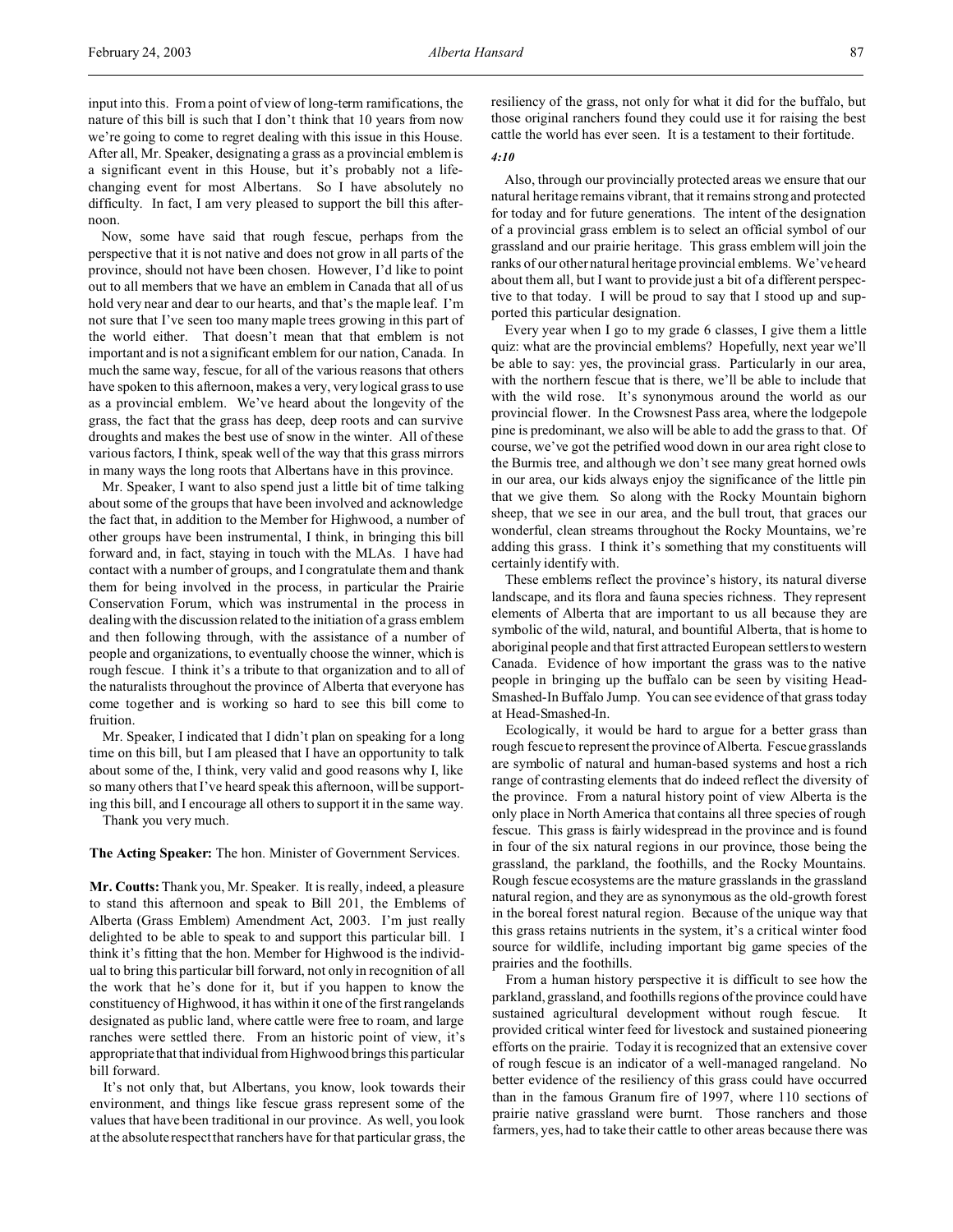no feed for the winter, but the next spring – it was an amazing thing, Mr. Speaker – with the extra rainfall that we had, that grass came back after a really intensive fire going over it. That's a testament to the root system and the depth that the roots go to preserve the vitality of the roots so that it will regenerate itself again next year. Within two years cattle were back on those barren lands, and because of its resiliency those ranchers did survive through a very, very difficult time.

Identifying rough fescue as Alberta's official grass emblem will contribute significantly to the conservation of natural grasslands. Our action to recognize this grass will go a long way to inform Albertans about native grasses and their ecological, cultural, and economic importance to the province and will aid in the efforts to educate the public about the critical importance of wild grass species to both the natural and human history of our province of Alberta. Albertans are proud of their province and will continue to help to protect the natural diversity that is found across this province, and I know that ranchers, who are probably the best stewards of the land, know this probably better than anyone.

This is evident in the success of the special places program, which took place in Alberta and involved the process of nominating, identifying, and establishing new parks and protected areas around the province. Alberta's parks and protected areas network conserves many of the most spectacular natural areas in the world from majestic mountains and wide-open prairies to the mystical badlands and the vast northern forests.

Alberta parks and protected areas are living libraries and laboratories of provincial natural heritage, and I know that the Minister of Community Development, the Member for Edmonton-Mill Creek, is responsible for protected areas. I know him as a former educator, and I believe I can speak on his behalf when I strongly say that in the benefits of life-long learning not only through the formalization of the education system but also as a part of exploration and the discovery of processes in life, education is necessary to ensure the sustainability of the province's natural features and biological treasures. As outdoor classrooms our protected areas offer hands-on exploration and a connection to a variety of natural ecosystems found in Alberta and contribute to our evolving knowledge of Alberta's natural and cultural history.

**The Acting Speaker:** I regret, hon. member, that your time has run out.

**Mr. Coutts:** Thank you very much.

#### *4:20*

**The Acting Speaker:** The hon. Member for Airdrie-Rocky View.

**Ms Haley:** Thank you very much, Mr. Speaker. It's a pleasure today to rise and be able to address this bill and actually offer support. Many of my colleagues will know how difficult it is for me to actually support a private member's bill, so congratulations to the hon. member. I'd like to thank my colleague the hon. MLA for Highwood for introducing this great idea. As has been mentioned repeatedly in here, Alberta has a number of emblems that represent Alberta's heritage and deep connection with our great outdoors, the Rocky Mountains, and the prairie life. The addition of rough fescue will help represent the importance of ranching and agriculture to the province of Alberta and, therefore, nicely complement the rest of the emblems.

I want to briefly revisit some of our other emblems to show how the proposed addition of rough fescue fits well with the existing provincial symbols. The first and perhaps most easily recognizable Alberta emblem is, of course, our wild rose, and many of us know it as a blossoming pink flower that beautifies the Alberta countryside and adorns the top of our licence plates. It's also something that, for a child growing up in Alberta, was one of the first flowers that was out in the spring, and you just couldn't help but recognize its beautiful scent and just the joy. I think there were many of us as children that would collect them and press them into our textbooks, which was probably not a great idea but hard to resist.

One of our other emblems is the great horned owl, which was selected as the provincial bird by schoolchildren in 1977. This bird is a year-round resident of our province and as a resilient and resourceful bird shares some of the same characteristics that Albertans are famous for.

The next Alberta emblem that I'd like to mention is the official stone, which is petrified wood. Petrified wood and stone seems like a strange combination, but it was selected as our provincial stone largely due to its natural beauty but also because it was created during the same era as Alberta's oil reserves. The semiprecious stone symbolizes the importance of oil and the energy industry to this province.

Another beautiful Alberta emblem is the lodgepole pine, a tree found throughout the Rocky Mountains. The long, straight lodgepole pine was the preferred tree of the First Nations people for teepee poles, from which it gets its name, and it was also widely used in railroad construction and remainsimportant to the lumber industry today. Clearly, as an important part of aboriginal culture and as a part of our railroad history and of the continuing significance of our forestry, lodgepole pine is a very appropriate official tree.

Yet another emblem that we're all familiar with is the Rocky Mountain bighorn sheep, and as the official mammal of Alberta it is a majestic representative of Alberta's inherent closeness to the Rocky Mountains.

In addition to the abovementioned, there is also our wonderful Alberta tartan from my colleague from Calgary here that came up with our dress tartan a couple of years ago. It's absolutely phenomenal.

My colleague from Stony Plain, Minister of Seniors, did the bull trout bill a few years back. You know, there were great pins with that, and, Don, I'm disappointed that there are no pins with the grass. But we had fish pins.

As I mentioned earlier, I wanted to give everyone a brief look back at a number of our Alberta emblems and the reasons that they make such great symbols for our province. Having said that, I believe that a provincial grass would go nicely with the sentiments expressed by the emblems here in Alberta. Bill 201 aims to add rough fescue as a provincial grass to that list, and as many of you know by now, rough fescue has played a very important role in Alberta as the main source of food for grazing animals, that are so important to our agriculture and prairie heritage. Without rough fescue's high nutrient levels it would have been much more difficult if not impossible to sustain agriculture development in our province.

As the provincial grass rough fescue would serve as a wonderful symbol of Alberta's close ties to prairie life, and further it would be a strong symbol of the important role agriculture has played in Alberta during the times of our pioneers to the equally important role that agriculture continues to play today.

I'd like to once again thank my colleague from the Highwood constituency for bringing this idea forward as well as to encourage everyone to support Bill 201 and make rough fescue the official grass for our province.

Thank you.

**The Acting Speaker:** The hon. Member for Grande Prairie-Wapiti.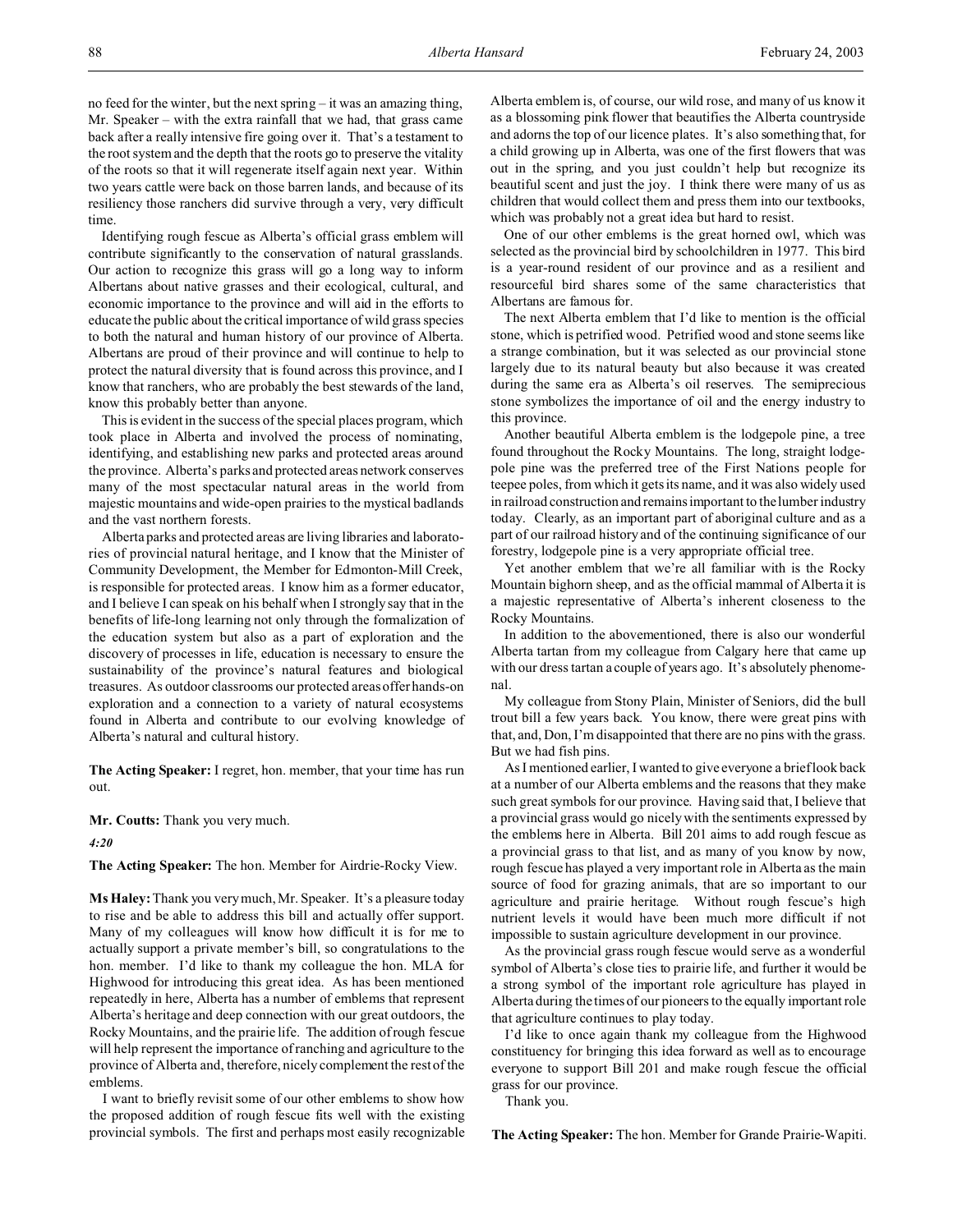**Mr. Graydon:** Well, thank you, Mr. Speaker. Members of the Legislature will be pleased to note that the Grande Prairie caucus is unanimous in their support of Bill 201.

It is my pleasure to rise today and to continue the debate on Bill 201, the Emblems of Alberta (Grass Emblem) Amendment Act, 2003, sponsored by the Member for Highwood. There's been much discussion about the validity of designating an official grass as an emblem for Alberta. The grass in question, of course, is rough fescue. We have many emblems in this province, ranging from official colours to official flowers to official birds. I think the member is quite just in his attempt to anoint rough fescue as the official grass of Alberta.

Mr. Speaker, where in Alberta we have approximately 135 active grass species and probably two dozen or more introduced species, rough fescue is a very complicated plant which has been studied for years by scientists so that its benefits could be fully realized. Three species of rough fescue are found in Canada and the United States: the plains rough fescue, foothills rough fescue, and northern rough fescue. These three species give rough fescue its character, and they dominate many of Alberta's natural regions and subregions.

Rough fescue is characterized by deep roots, roots which tap into the underlying soils, drawing nutrients and water while binding soil particles, improving water penetration and acting as a stabilizing force in watershed quality. The root system can grow many centimetres into the soil and can alter the carbon content of the soil around it. In fact, rough fescue is a key element in the development of our rich black, our thin black, and our dark brown soils, some of the most prevalent types of soil in Alberta and some of the best anywhere for growing. Mr. Speaker, the way that rough fescue alters carbon content in the soil is an extremely important feature of this grass.

The environmental benefits of rough fescue are immense, and I'd like to speak a few minutes on the positive impact this grass has on our environment. There have been many debates in this House on the validity of the greenhouse effect and discussions on whether the Earth is warming up. After the lengthy debate, we all seem to be in agreement on the fact that there is a change taking place in our climate. Since this is accepted, we must then also accept another fact, that the earth's carbon cycle is also changing, as the two, climate and carbon cycle, are linked together.

The carbon cycle is not that complicated. Carbon moves continuously among air, plants, and soil. Carbon dioxide, or  $CO<sub>2</sub>$ , in the air is converted to organic forms by photosynthesis in green plants.  $CO<sub>2</sub>$ , of course, is the dreaded greenhouse gas that everyone is worried about. When plants die, the carbon enters the soil, becoming part of the soil's organic matter. At the same time, organic matter in the soil is being decomposed, which returns the carbon back to the air as  $CO<sub>2</sub>$ , and the cycle is complete.

Rough fescue is an important part of the global carbon cycle along with all the grasses in the temperate grasslands found in the northern Great Plains. They are important because of their vast area and high soil carbon density. The soils in the area where rough fescue dominates contain more carbon per unit area than most of those in other ecosystems worldwide. For example, Mr. Speaker, the soil of Alberta may contain a one-metre deep layer of up to 200 tonnes of carbon per hectare in the black soil zone under the fescue prairie. This means that carbon under foot may exceed the amount of carbon in all aboveground portions of a temperate forest and a tropical forest even though nearly half the dry weight of plant material is carbon. In fact, according to many studies our prairies, which are littered with rough fescue, take a considerably larger amount of  $CO<sub>2</sub>$ out of the atmosphere than do the rainforests.

Mr. Speaker, even though this isn't a science class, I think that a

most extraordinary facet of rough fescue must not be overlooked. It takes a significant amount of greenhouse gases out of the atmosphere, gases which are said to be causing climate change, increasing the overall temperature of the Earth. One of the issues we struggle with year in and year out is how to keep our air clean. Well, I think it's quite clear that one of the best ways to do this is to promote the growing of our native grasses, especially rough fescue. Not only does rough fescue sustain life for animals, not only is it extremely important to the global carbon cycle, but it could also be used as a strategy to clean our air. Promoting rough fescue as our official grass could possibly raise its profile and show the world that we have a natural way of battling climate change. It seems funny, but it's true. Our grass can be part of the answer to global climate change. Rough fescue is quite dominant throughout central and southern Alberta. It helps that Alberta has some of the best growing soils in the world.

Bill 201 recognizes that this plant is important to Alberta, and therefore it should be made an emblem of Alberta. Mr. Speaker, rough fescue is extremely important to Alberta's environment. As well, due to its role in the carbon cycle, it's extremely important for agriculture in this province. Because rough fescue holds so much carbon in the soil, this makes the soil around it extremely rich for growing. As mentioned earlier, rough fescue is the main reason for our extremely dark, nutrient-rich soil. The soil is extremely good for growing our wheat and other grains that are so prevalent throughout Alberta. When the pioneers came to Alberta over 100 years ago, they began clearing land to grow crops. What was cleared away was a lot of grassland, including fescue. The pioneers found the land to be rich and excellent for their crops, and this helped establish the unique culture that we know in Alberta today.

## *4:30*

Of course, as the fields grew wheat, barley, and oats, the carbon content in the soil began to diminish as the new plants did not store as much carbon as did the native grasslands before them, but as fields were left to fallow and rough fescue began to grow back, the carbon content returned, albeit not to the levels of the past. Nonetheless, the carbon and the good soil returned when rough fescue returned. This is just an example of how the grasslands of Alberta are extremely important to not only the environment but to agriculture and also, one could argue, to the economy of early Alberta. Rough fescue, being a dominant grass in Alberta, is a big part of our history.

Mr. Speaker, rough fescue is an absolutely fascinating grass. Its life cycle, so to speak, is particularly interesting. The plant outlives the working career of those who study it, and this is true even though the species only sets seed periodically. Every few years field workers studying the plant report a good seed set, which still may only include half the population. The seed sets are frequently four or more years apart, yet the plant continues to flourish throughout central and southern Alberta. Rough fescue has a life span of many decades and potentially hundreds of years. This is absolutely remarkable especially considering the benefit the plant has for our environment, our agriculture, our landscape, and our geography.

As I mentioned at the beginning of my time, we have many different emblems in Alberta. Each of them represents something special. Every single emblem has something uniquely Albertan about it. Rough fescue has something uniquely Albertan about it. It represents what Albertans are. Like the fescue, Albertans take root in Alberta, and the roots give life to the province. The rough fescue, in the same way, took root in our province many hundreds and hundreds of years ago and began bringing about a land that is beautiful and important to the sustainability of life in the province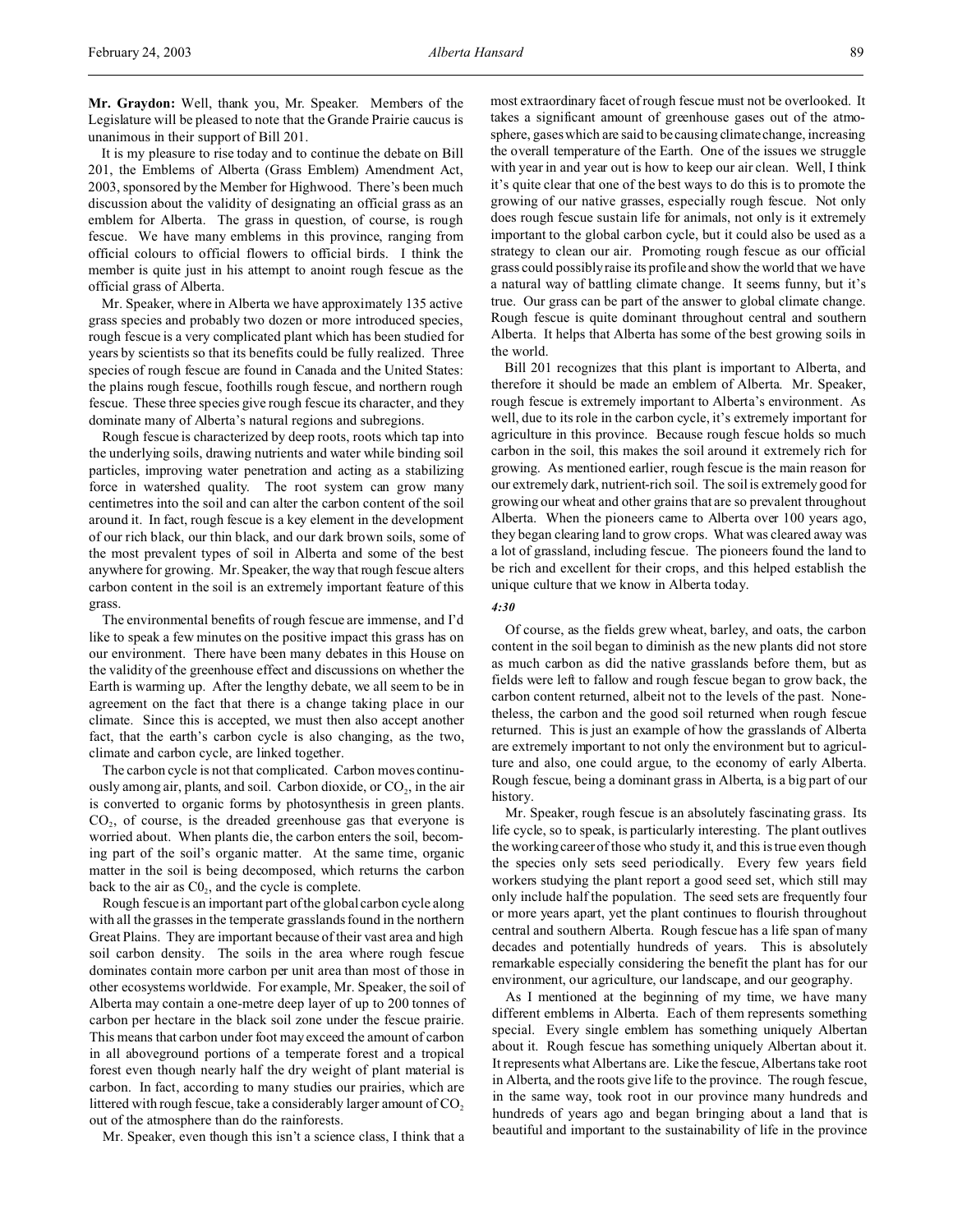and on earth. Our environment benefits from the rough fescue, as do our farmlands which are benefiting from hundreds of years of carbon being stored in our soil, making it extremely advantageous for agriculture. Making the rough fescue an emblem of Alberta is something that Albertans would appreciate especially since no one can argue that without the rough fescue we might not have the province that we have today.

I support Bill 201 and urge all members to vote in favour of this bill as well. Thank you, Mr. Speaker.

## **The Acting Speaker:** The hon. Member for Leduc.

**Mr. Klapstein:** Thank you very much, Mr. Speaker. It's an honour and a pleasure to join debate on Bill 201, the Emblems of Alberta (Grass Emblem) Amendment Act, 2003, sponsored by the hon. Member for Highwood. I would like to talk about the importance of establishing a provincial grass for Alberta and the benefits of selecting a symbol of Alberta's prairie heritage.

Before I begin, I think that the hon. Member for Highwood should be commended for his hard work in bringing this bill forward. However, I would like to remind this Assembly that Bill 201 would enshrine rough fescue as Alberta's official grass on behalf of dozens of organizations and thousands of Albertans.

The hon. Member for Highwood has already pointed out that the selection process for an official grass was wide open to all Albertans and relied almost entirely on public participation. The Prairie Conservation Forum, a voluntary coalition made up of over 30 private and public organizations, wanted to draw attention to Alberta's rich prairie heritage. In the fall of 1999 the Prairie Conservation Forum began a project to select a provincial grass emblem for Alberta. The members of the forum believed that by selecting and officially designating a provincial grass, Albertans would develop a great appreciation for the ecology of native grasses and grasslands and their cultural and economic importance.

Mr. Speaker, there are more than 135 different native grasses in Alberta. The members decided to select five to be shortlisted for consideration as a provincial grass. The grasses on this short list are recognizable throughout Alberta, and three common characteristics are shared by the five species. First of all, each grass has a high ecological significance in that each is a dominant grass, essential food for wildlife, and is vital to the ecology of the region in which it grows. The members also decided that each grass should have cultural importance through traditional use in various agricultural industries. Finally, each grass had to have an economic impact on the region, such as the use for livestock forage. The Prairie Conservation Forum encouraged Albertans to get involved in the selection process by using various forms of communication including newspaper articles, brochures, and electronic media.

The overwhelming choice for a provincial grass was rough fescue. Over 2,000 Albertans from many parts of the province voted by mail-in ballot and e-mail between January and April of 2001. The selection of rough fescue as the official candidate for a provincial grass was announced on May 25, 2001. Mr. Speaker, I found the selection process to be an inspiring example of democracy at work. The decision to make rough fescue the final candidate as Alberta's official grass was not made inside a boardroom. This process was an example of how democracy is still the best way to make important decisions.

If Bill 201 were to pass, Alberta would not be the first province in Canada to designate an official grass. The idea of campaigning for an official grass began in Saskatchewan with the Native Plant Society. Just like Alberta's Prairie Conservation Forum, the members wanted to highlight the value of a native prairie species and

thought that enshrining a specific species would be a good way of drawing attention to the short-grass prairie.

It is interesting to note, Mr. Speaker, that Saskatchewan's Native Plant Society wanted to nominate rough fescue as a candidate for the official grass. It is a widespread native species associated with Saskatchewan's grasslands, but many people in Saskatchewan also associate rough fescue with Alberta, where the species is more widespread. So the Native Plant Society turned away from rough fescue just in case Alberta attempted to enshrine the species in the future.

The designation of a provincial grass is welcome in that it draws attention to Alberta's remaining native grasslands. Since our birth as a province Alberta has lost a great deal of our native grassland. Mr. Speaker, the remainder must be protected from development, not only from the perspective that dozens of animals depend on it but also because thousands of people depend on it. The use of native grasslands by our ranchers is probably the strongest example we have of sustainable development in this country. Rough fescue is a critical food source for wildlife and big game species of the prairies and foothills. Over the past decade elk and bison ranching have joined the ranks of pork, lamb, and beef as high-quality meat producers.

I have no doubt that there will be people, especially those living in urban areas, who will have no idea what rough fescue is or why we need to enshrine it as an official grass. I also believe that there will be those who will wonder why we need an official grass in the first place. Mr. Speaker, identifying rough fescue as an official Alberta emblem would be a key element in its conservation.

Mr. Speaker, I would like to address another possible concern as it relates to the relevance of a provincial grass. When this Assembly proposes an emblem to be added to Alberta's very distinguished list, it should represent the entire province. Alberta, as we all know, is a very diverse province. Wood Buffalo in the north is one of the world's largest boreal forests. The Canadian Rockies are also world renowned for their scenery and diversity of plant and animal species. It is not possible to find a uniformity of grasses or fauna of any kind across Alberta because our landscape is far too diverse. However, a decision had to be made in order to preserve Alberta's prairie heritage.

Mr. Speaker, the case for naming rough fescue as Alberta's official grass is overwhelming. Alberta is the only jurisdiction in North America that contains all three species of rough fescue. Plains rough fescue, foothills rough fescue, and northern rough fescue can be found throughout most parts of central and southern Alberta. From the perspective of human history and the settlement of Alberta the parkland and foothills regions of the province would most likely not have been able to sustain agriculture development without the existence of rough fescue. It provided critical winter feed for livestock and sustained pioneering efforts on the prairies.

The list of emblems in the Emblems of Alberta Act reflects the diversity and history of this province and its people. Each emblem has been carefully chosen from Alberta's natural habitat and symbolizes a unique characteristic of this province. Alberta's emblems serve a similar purpose to mementos in our homes. Over the years we have all collected trinkets and souvenirs that serve as conversation pieces and remind us of special events or experiences in our lives.

#### *4:40*

Some people may ask why this Assembly would debate a bill proposing an official grass. I think that an official grass, specifically rough fescue, would help preserve and promote Alberta's fascinating agricultural heritage, including ranching. For decades this grass has